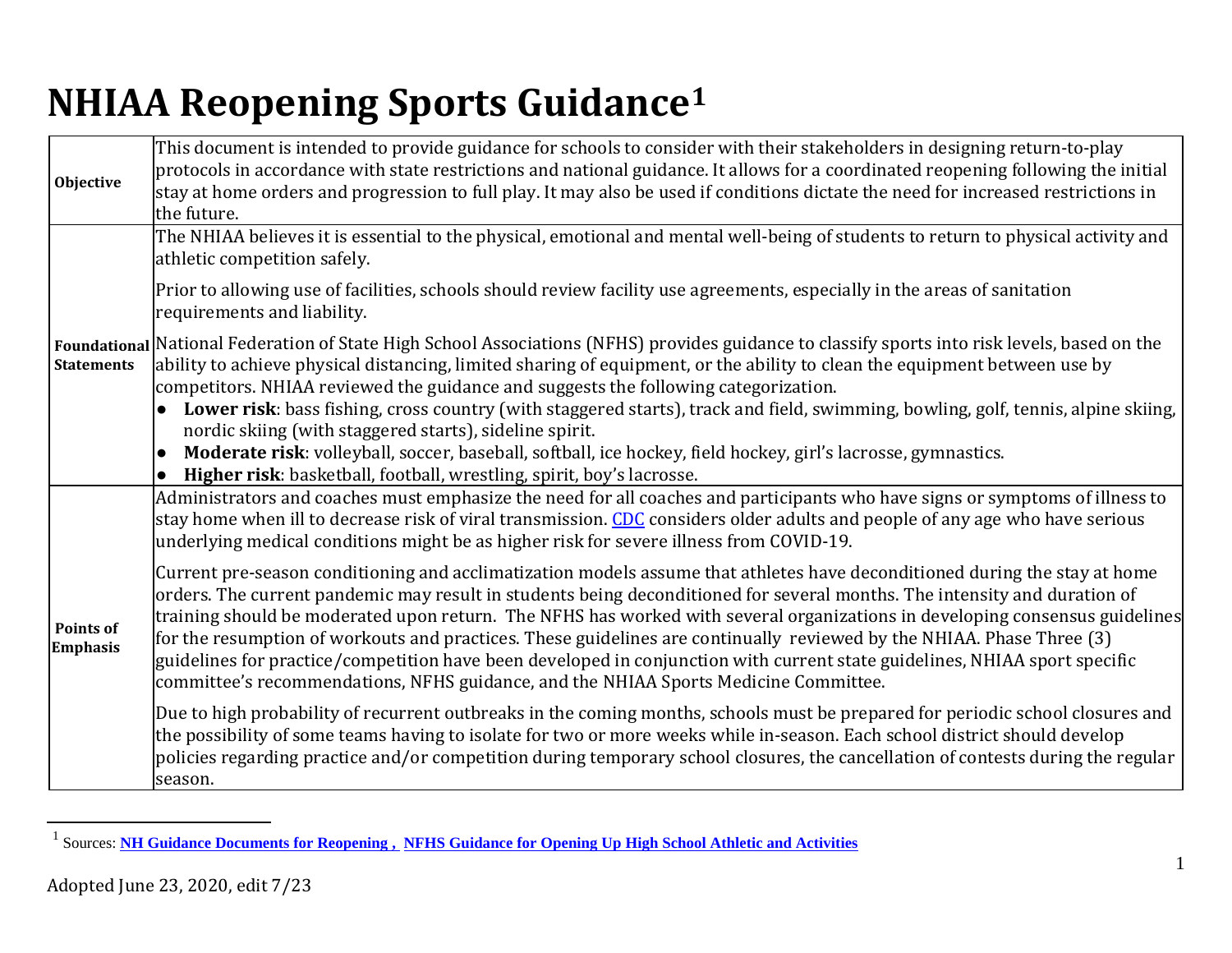*Recommendations for Phased Approaches to Opening: These phases are based on the State of New Hampshire Guidelines which have been vetted and published by the New Hampshire Department of Health and Human Services(NH DHHS) with input from the NHIAA sport specific committee's recommendations, NFHS guidance, and the NHIAA Sports Medicine Committee and are subject to change.*

| <b>Phase</b>                                         | <b>Phase One</b>                                                                                                                                                                                                                                                                                                                        | <b>Phase Two</b>                                                                                                                                                                                                                                                                                                                                                                                                                                                                                                                                                 | <b>Phase Three</b>                                                                                                                                                                                                                                                                                                                                                                         |
|------------------------------------------------------|-----------------------------------------------------------------------------------------------------------------------------------------------------------------------------------------------------------------------------------------------------------------------------------------------------------------------------------------|------------------------------------------------------------------------------------------------------------------------------------------------------------------------------------------------------------------------------------------------------------------------------------------------------------------------------------------------------------------------------------------------------------------------------------------------------------------------------------------------------------------------------------------------------------------|--------------------------------------------------------------------------------------------------------------------------------------------------------------------------------------------------------------------------------------------------------------------------------------------------------------------------------------------------------------------------------------------|
| <b>Types of Activities</b><br><b>Covered</b>         | Limited to outdoor small<br>group/team training classes and<br>sessions. No competition or contact<br>sports activities allowed.<br>Released by, State of New<br>Hampshire May 18, 2020                                                                                                                                                 | Limited to outdoor team sporting<br>events and practices. Team sporting<br>events (e.g., competitive<br>scrimmages, games, etc.) only<br>allowed for low physical contact<br>sports. Phase 2 expanded group<br>training sessions and practices and<br>the reopening of indoor recreational<br>facilities.<br>Released by State of New Hampshire<br>June 11, 2020<br>Guidelines for indoor health and<br>fitness centers were released June<br>18, 2020.<br>NOTE: NHIAA bylaws do not allow<br>competitions, games and<br>tournaments/jamborees in the<br>summer. | Practices, training sessions, competitions,<br>games, and tournaments/jamborees are<br>permitted. This applies to all sports at all<br>three risk levels noted above and includes<br>all NHIAA sports.<br>Released by State of New Hampshire July<br>17,2020<br>NOTE: NHIAA bylaws do not allow<br>competitions, games and<br>tournaments/jamborees in the summer.                         |
| <b>Overall</b><br>Administrative<br><b>Functions</b> | Athletes and staff (including<br>administrators, coaches, athletic<br>trainers or officials) must be provided<br>education and training around safe<br>practices as it relates to hygiene,<br>sanitation (cleaning and disinfection<br>policies), and illness policies outlined<br>in the Universal Guidelines and in this<br>document. | Athletes and staff (including<br>administrators, coaches, athletic<br>trainers or officials) must be<br>provided education and training<br>hygiene, sanitation (cleaning and<br>disinfection policies), and illness<br>policies outlined in the Universal<br>Guidelines and in this document.                                                                                                                                                                                                                                                                    | Athletes, volunteers, and staff (including<br>administrators, coaches, athletic trainers,<br>and officials) must be provided education<br>and training around safe practices as it<br>around safe practices as it relates to relates to hygiene, sanitation (cleaning and<br>disinfection policies), and illness policies<br>outlined in the Universal Guidelines and in<br>this document. |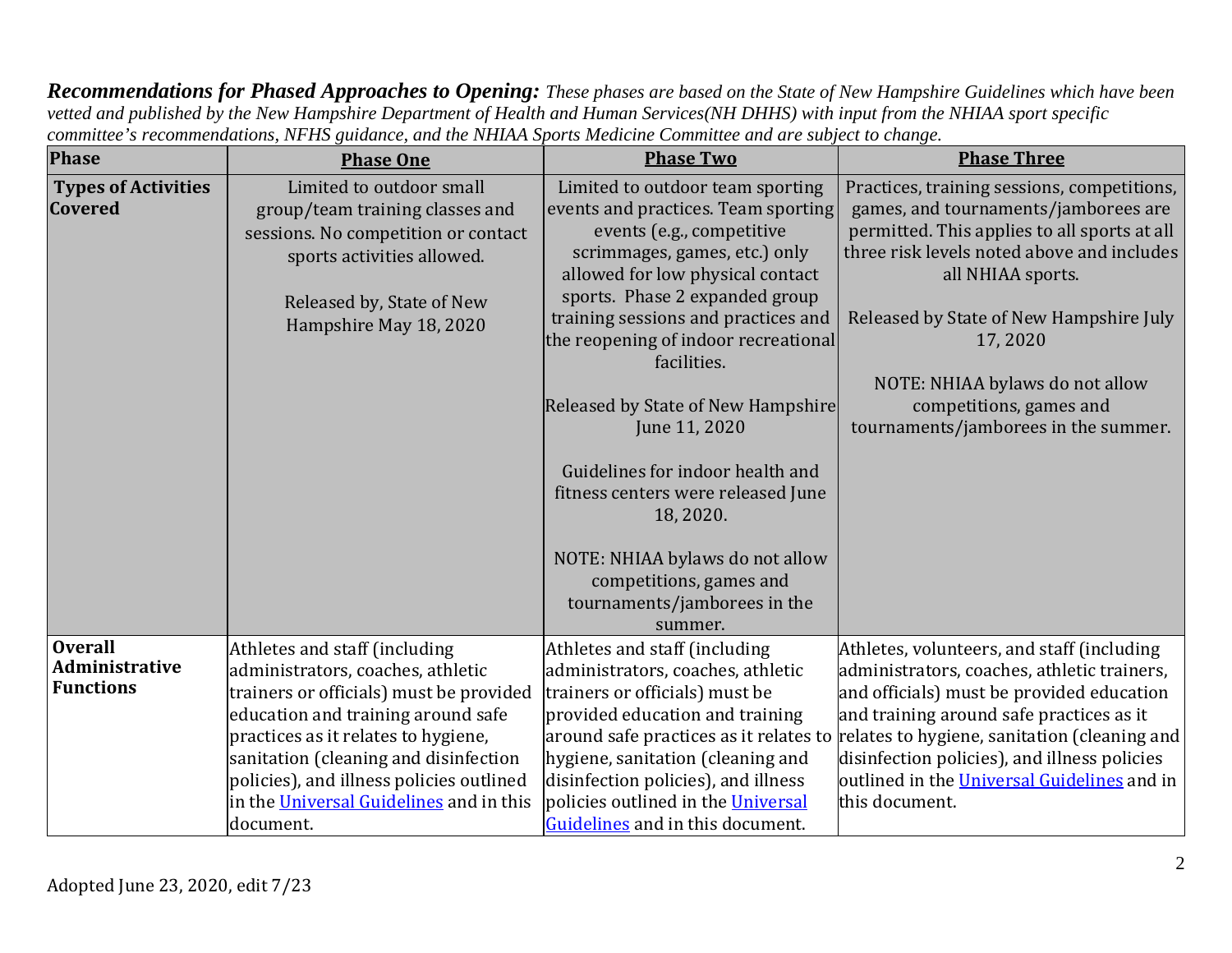| <b>Phase</b>                                                               | <b>Phase One</b>                                                                                                                                                                                                                                                                                                                                                                                                                                  | <b>Phase Two</b>                                                                                                                                                                                                                                                                                                                                                                                                                                                                                                                                                                                                                                          | <b>Phase Three</b>                                                                                                                                                                                                                                                                                                                                                                                                                                                                                                                                                                                  |
|----------------------------------------------------------------------------|---------------------------------------------------------------------------------------------------------------------------------------------------------------------------------------------------------------------------------------------------------------------------------------------------------------------------------------------------------------------------------------------------------------------------------------------------|-----------------------------------------------------------------------------------------------------------------------------------------------------------------------------------------------------------------------------------------------------------------------------------------------------------------------------------------------------------------------------------------------------------------------------------------------------------------------------------------------------------------------------------------------------------------------------------------------------------------------------------------------------------|-----------------------------------------------------------------------------------------------------------------------------------------------------------------------------------------------------------------------------------------------------------------------------------------------------------------------------------------------------------------------------------------------------------------------------------------------------------------------------------------------------------------------------------------------------------------------------------------------------|
| <b>Overall</b><br><b>Administrative</b><br><b>Functions</b><br>(Continued) | Assign a dedicated staff member (i.e., a<br>safety officer) to be monitor social<br>distancing and compliance with<br>protective actions, and to prompt<br>other staff and athletes about social<br>distancing, hand hygiene, and use of<br>cloth face coverings<br>Schools shall require players'<br>parents/guardians to sign usual<br>participation waivers outlining the<br>additional risks due to COVID-19<br>associated with the activity. | Assign a dedicated staff member<br>(i.e., a safety officer) to be monitor<br>social distancing and compliance<br>with protective actions, and to<br>prompt other staff and athletes<br>about social distancing, hand<br>hygiene, and use of cloth face<br>coverings<br><b>NOTE: Additional considerations</b><br>for indoor facilities in Phase Two.<br>In addition to the guidance<br>herein, review and follow gym<br>and fitness guidance.<br>Common areas are closed, and no Common areas are closed, and no<br>congregating allowed.<br><b>Sneeze guard barriers</b><br>recommended at check in/out<br>counters. Digital check-in where<br>possible. | Assign a dedicated staff member (i.e., a<br>safety officer) to be monitor social<br>distancing and compliance with protective<br>actions, and to prompt other staff and<br>athletes, and spectators about social<br>distancing, hand hygiene, and use of cloth<br>face coverings.<br><b>NOTE: Additional considerations for</b><br>indoor facilities in Phase Three.<br>In addition to the guidance herein,<br>review and follow <b>gym and fitness</b><br>guidance.<br>congregating allowed.<br>Sneeze guard barriers recommended at<br>check in/out counters. Digital check-in<br>where possible. |
| <b>Facilities Cleaning</b>                                                 | All training sessions and meetings<br>must take place outdoors.<br>Review and follow CDC guidance for<br>cleaning and disinfection.                                                                                                                                                                                                                                                                                                               | Review and follow the Universal<br><b>Guidelines</b> for All New Hampshire<br><b>Employers and Employees.</b><br>Review and follow CDC guidance for Review and follow CDC guidance for                                                                                                                                                                                                                                                                                                                                                                                                                                                                    | Review and follow the Universal Guidelines<br>for All New Hampshire Employers and<br>Employees.                                                                                                                                                                                                                                                                                                                                                                                                                                                                                                     |
|                                                                            | Commonly touched surfaces and areas<br>should be frequently cleaned and<br>disinfected according to CDC guidance<br>at the end of each event. Shared<br>equipment must be cleaned and<br>disinfected between use.                                                                                                                                                                                                                                 | cleaning and disinfection.<br>Review and follow swimming pool<br>guidance.                                                                                                                                                                                                                                                                                                                                                                                                                                                                                                                                                                                | cleaning and disinfection.<br>Review and follow swimming pool<br>guidance.                                                                                                                                                                                                                                                                                                                                                                                                                                                                                                                          |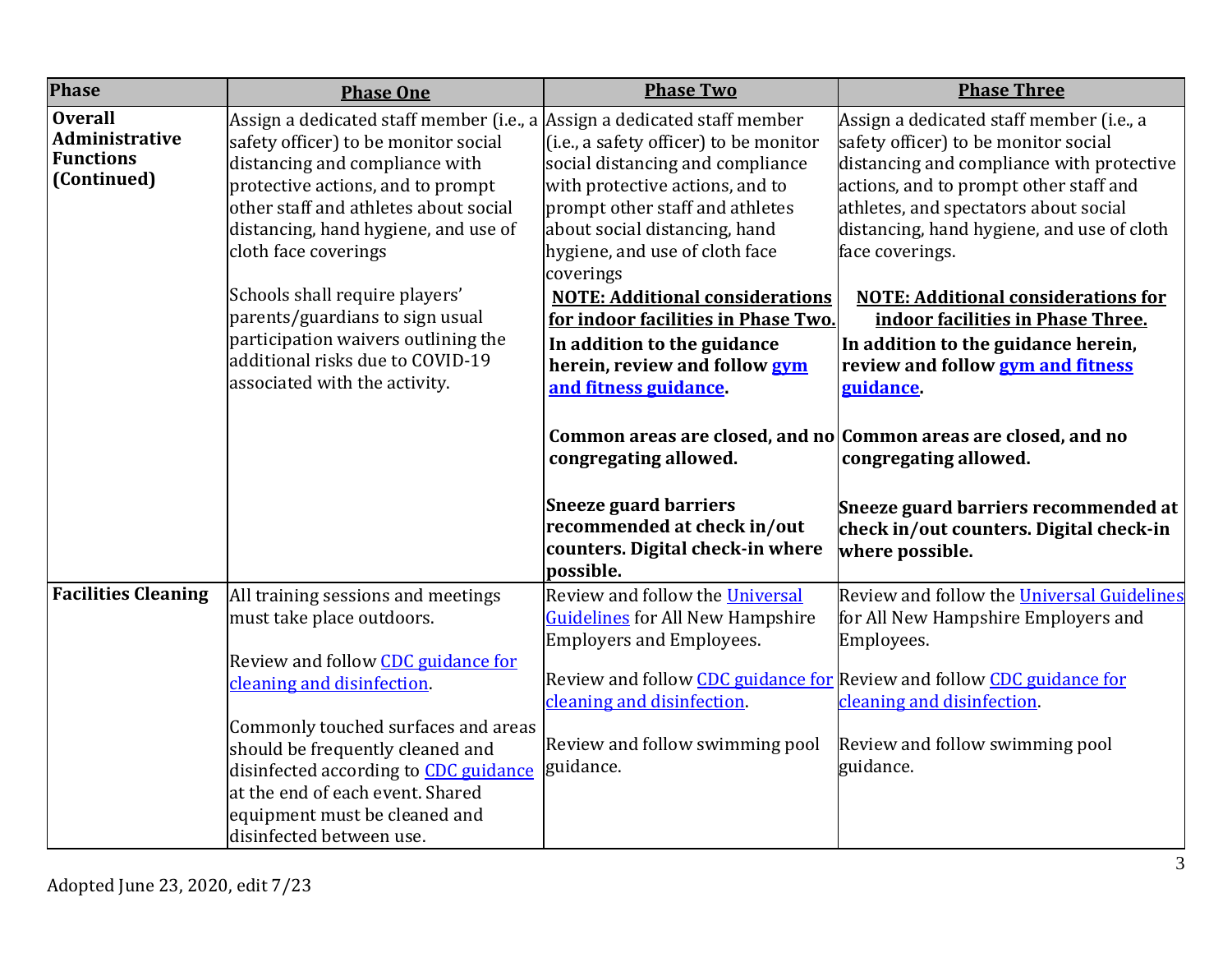| Phase                                     | <b>Phase One</b>                                                                                                                                                                                                                                                                                                                                                                                                                                                                        | <b>Phase Two</b>                                                                                                                                                                                                                                                                                                                                                                                                                                                                                               | <b>Phase Three</b>                                                                                                                                                                                                                                                                                                                                                                                                                                                                                                                                                                  |
|-------------------------------------------|-----------------------------------------------------------------------------------------------------------------------------------------------------------------------------------------------------------------------------------------------------------------------------------------------------------------------------------------------------------------------------------------------------------------------------------------------------------------------------------------|----------------------------------------------------------------------------------------------------------------------------------------------------------------------------------------------------------------------------------------------------------------------------------------------------------------------------------------------------------------------------------------------------------------------------------------------------------------------------------------------------------------|-------------------------------------------------------------------------------------------------------------------------------------------------------------------------------------------------------------------------------------------------------------------------------------------------------------------------------------------------------------------------------------------------------------------------------------------------------------------------------------------------------------------------------------------------------------------------------------|
| <b>Facilities Cleaning</b><br>(Continued) |                                                                                                                                                                                                                                                                                                                                                                                                                                                                                         | Commonly touched surfaces and<br>areas should be frequently cleaned<br>and disinfected according to CDC<br>guidance at the end of each event.<br>Shared equipment must be cleaned<br>and disinfected between use.<br><b>NOTE: Additional considerations</b><br><b>Enhanced cleaning and</b><br>disinfection after every<br>room/facility use.<br>Sanitize door handles, faucet<br>handles and all other touch-<br>points in common areas, and<br>other areas of hand contact every<br>two hours, at a minimum. | Commonly touched surfaces and areas<br>should be frequently cleaned and<br>disinfected according to <b>CDC</b> guidance at<br>the end of each event. Shared equipment<br>must be cleaned and disinfected between<br>use.<br><b>NOTE: Additional considerations for</b><br>indoor facilities in Phase Three.<br>for indoor facilities in Phase Two. Enhanced cleaning and disinfection<br>after every room/facility use.<br>Sanitize door handles, faucet handles<br>and all other touch-points in common<br>areas, and other areas of hand contact<br>every two hours, at a minimum |
| Entrance/Exit<br><b>Strategies</b>        | All training sessions and meetings<br>must take place outdoors.<br>Athletes and staff should arrive to the<br>sporting event already dressed and<br>prepared to participate.<br>During training sessions/practices,<br>parents and other spectators are<br>encouraged to remain in their cars in a<br>designated parking area. However,<br>when/if watching from the sidelines or<br>are outside cars in the parking area,<br>they should maintain safe social<br>distance from others. | During training, parents/guardians<br>and other spectators are<br>encouraged to remain in their cars<br>in a designated parking area.<br>However, when/if watching from<br>the sidelines or are outside cars in<br>the parking area, they should<br>maintain safe social distance from<br>others.                                                                                                                                                                                                              | During practices, parents/guardians and<br>other spectators are encouraged to remain<br>in their cars in a designated parking area.<br>Sequential competitive sporting events,<br>training sessions, or practices<br>should be scheduled to allow adequate<br>time for cleaning of facilities/equipment<br>and to allow for spectators, staff,<br>volunteers, and athletes to exit the area<br>and avoid interaction with other incoming<br>or exiting groups.                                                                                                                      |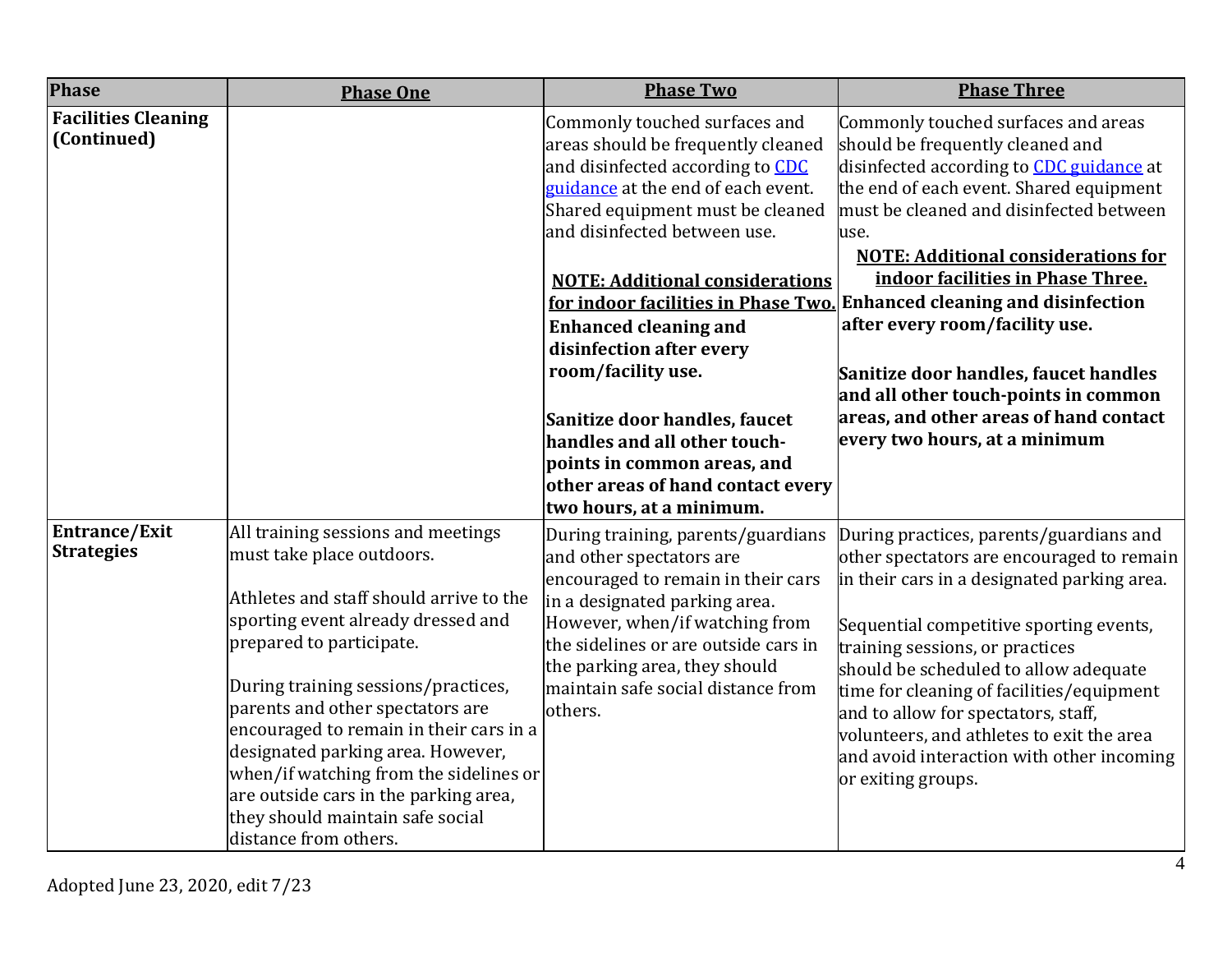| <b>Phase</b>                                                 | <b>Phase One</b>                                                                                                                                                                                                                                                                                                                                                                                                                                                                                                      | <b>Phase Two</b>                                                                                                                                                                                                                                                                                                                                                                                                                                                              | <b>Phase Three</b>                                                                                                                                                                                                                                                                                                                                                                                                                                                                                                                                                                                                                                                                         |
|--------------------------------------------------------------|-----------------------------------------------------------------------------------------------------------------------------------------------------------------------------------------------------------------------------------------------------------------------------------------------------------------------------------------------------------------------------------------------------------------------------------------------------------------------------------------------------------------------|-------------------------------------------------------------------------------------------------------------------------------------------------------------------------------------------------------------------------------------------------------------------------------------------------------------------------------------------------------------------------------------------------------------------------------------------------------------------------------|--------------------------------------------------------------------------------------------------------------------------------------------------------------------------------------------------------------------------------------------------------------------------------------------------------------------------------------------------------------------------------------------------------------------------------------------------------------------------------------------------------------------------------------------------------------------------------------------------------------------------------------------------------------------------------------------|
| <b>Entrance and Exit</b><br><b>Strategies</b><br>(Continued) |                                                                                                                                                                                                                                                                                                                                                                                                                                                                                                                       | <b>NOTE: Additional considerations</b><br>Where possible, establish one-<br>way flow thru the facility, with<br>separately designated entrances<br>and exits, to facilitate distancing.<br>It is recommended that staff or<br>volunteers be positioned<br>throughout the venue to address<br>potential congestion points to<br>address crowd control and<br>adhere to social distance<br>guidelines.                                                                          | Teams should be provided a designated<br>for indoor facilities in Phase Two. area for warm-ups that provides for the<br>necessary social distancing.<br><b>NOTE: Additional considerations for</b><br>indoor facilities in Phase Three.<br>Where possible, establish one-way flow<br>thru the facility, with separately<br>designated entrances and exits, to<br>facilitate distancing. It is recommended<br>that staff or volunteers be positioned<br>throughout the venue to address<br>potential congestion points to address<br>crowd control and adhere to social                                                                                                                     |
| <b>Limitations on</b><br>Gatherings                          | Staff, athletes, volunteers, and other<br>attendees should be reminded to<br>maintain a distance of at least 6 feet<br>from others.<br>Group size is to be limited to 10 total<br>people or less (example: 9 athletes and<br>1 staff/coach).<br>Multiple groups are allowed to practice<br>in one large area/field as long as the<br>separate groups do not mix or interact<br>in any way (e.g., no floating of coaches<br>or support staff, and no interaction<br>between athletes of different training<br>groups). | attendees should be reminded to<br>from others.<br>Training sessions may begin and<br>are allowed for groups of up to 50<br>participants (e.g., 45 athletes per<br>training area with 5<br>staff/coaches/volunteers).<br>During all training,<br>parents/guardians and spectators<br>shall remain outside of all "in play"<br>areas and shall maintain physical<br>distancing while watching events.<br>They should be at least 6-feet from<br>anyone from another household. | distance guidelines.<br>Staff, athletes, volunteers, and other Practices, training sessions, competitions,<br>games, and tournaments/jamborees are<br>maintain a distance of at least 6 feet permitted. When possible or practical, they<br>should be planned and implemented to<br>maintain a minimum of 6 feet of distance<br>between all athletes, volunteers, and staff.<br>In circumstances where closer contact for<br>sustained periods is necessary, staff,<br>volunteers, and athletes must wear cloth<br>face coverings/masks when possible.<br>Staff, athletes, volunteers, and other<br>attendees should be reminded to maintain<br>a distance of at least 6 feet from others. |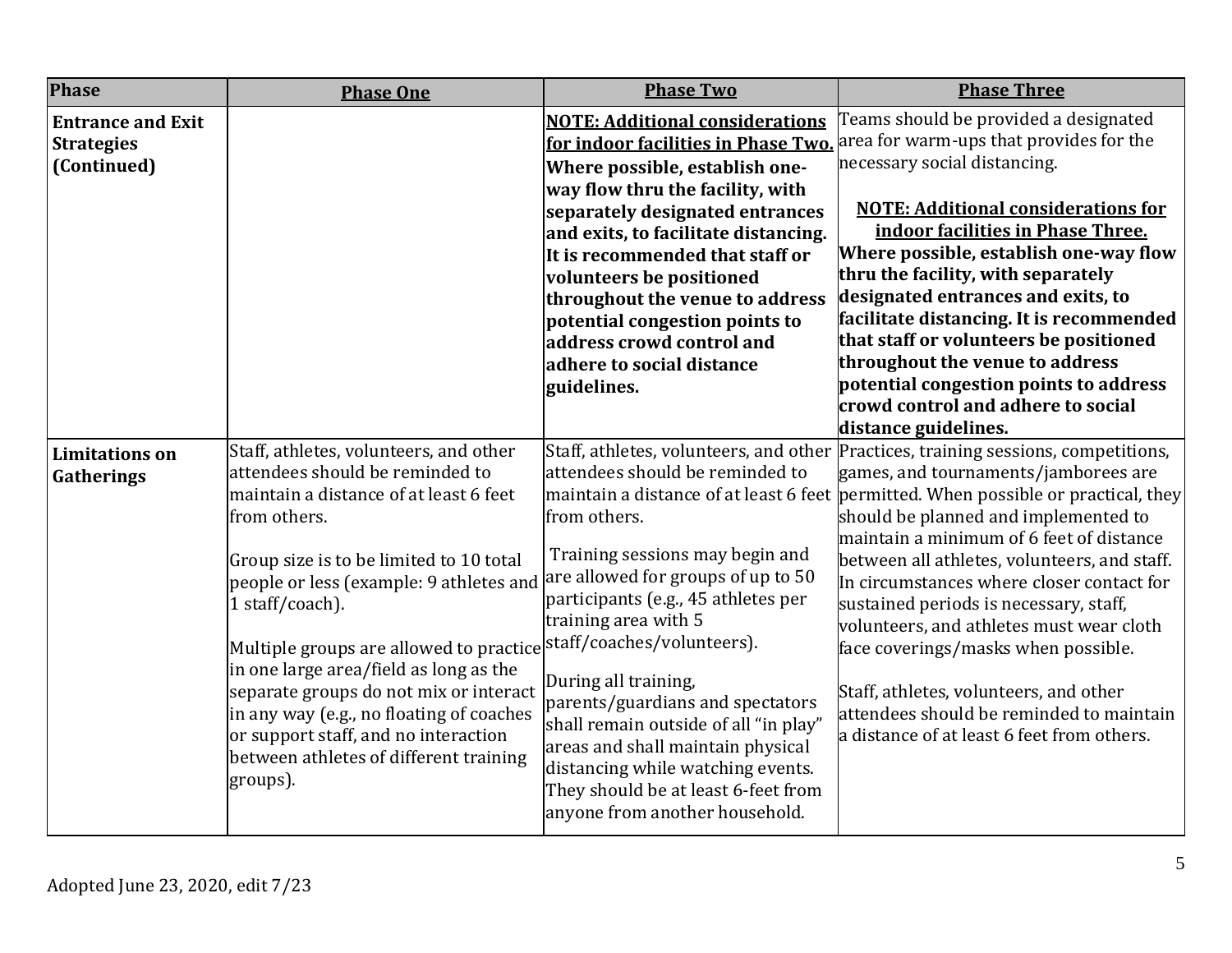| <b>Phase</b>                                       | <b>Phase One</b> | <b>Phase Two</b>                                                                                                                                                                                                                                                                                                                                                                                                                                                                                                                                                                                                                                                                                                                                                                             | <b>Phase Three</b>                                                                                                                                                                                                                                                                                                                                                                                                                                                                                                                                                                                                                                                                                                                                                                                                                                                                                                                                                                                                                                                                                                                                                                                                                                                                  |
|----------------------------------------------------|------------------|----------------------------------------------------------------------------------------------------------------------------------------------------------------------------------------------------------------------------------------------------------------------------------------------------------------------------------------------------------------------------------------------------------------------------------------------------------------------------------------------------------------------------------------------------------------------------------------------------------------------------------------------------------------------------------------------------------------------------------------------------------------------------------------------|-------------------------------------------------------------------------------------------------------------------------------------------------------------------------------------------------------------------------------------------------------------------------------------------------------------------------------------------------------------------------------------------------------------------------------------------------------------------------------------------------------------------------------------------------------------------------------------------------------------------------------------------------------------------------------------------------------------------------------------------------------------------------------------------------------------------------------------------------------------------------------------------------------------------------------------------------------------------------------------------------------------------------------------------------------------------------------------------------------------------------------------------------------------------------------------------------------------------------------------------------------------------------------------|
| <b>Limitations</b> on<br>Gatherings<br>(Continued) |                  | Sequential training sessions, should During competitive sporting events,<br>athletes to exit the area and avoid<br>interaction with other incoming or<br>exiting groups.<br>Group size is to be limited to 50%<br>of the facility. Capacity limits may<br>be exceeded but only to include<br>one parent/guardian per athlete.<br>Multiple groups may train in one<br>large area but it is encouraged<br>that separate groups do not mix<br>or interact.<br><b>Training sessions should be</b><br>planned and implemented to<br>distance between all athletes and and implemented to maintain the<br>volunteers, and staff. In<br>circumstances where closer<br>necessary, staff, volunteers and<br>athletes are encouraged wear<br>cloth face coverings as discussed<br>above when possible. | be scheduled to allow adequate time parents/guardians and spectators shall<br>for cleaning of facilities and to allow remain outside of all "in play" areas and<br>for spectators, staff, volunteers, and shall maintain physical distancing while<br>watching events. They should be at least 6-<br>feet from anyone from another household.<br><b>NOTE: Additional considerations</b> New England residents or members,<br>for indoor facilities in Phase Two. registered participants and students only.<br><b>NOTE: Additional considerations for</b><br>indoor facilities in Phase Three.<br>Group size is to be limited to 50% of the<br>facility. Capacity limits may be exceeded<br>but only to include one parent/guardian<br>ber athlete.<br>Multiple groups may train in one large<br>area but it is encouraged that separate<br>groups do not mix or interact.<br>maintain the minimum of 6 feet of Training sessions should be planned<br>minimum of 6 feet of distance between<br>all athletes and volunteers, and staff. In<br>contact for brief periods of time is circumstances where closer contact for<br>brief periods of time is necessary, staff,<br>volunteers and athletes are encouraged<br>wear cloth face coverings as discussed<br>above when possible. |
|                                                    |                  |                                                                                                                                                                                                                                                                                                                                                                                                                                                                                                                                                                                                                                                                                                                                                                                              |                                                                                                                                                                                                                                                                                                                                                                                                                                                                                                                                                                                                                                                                                                                                                                                                                                                                                                                                                                                                                                                                                                                                                                                                                                                                                     |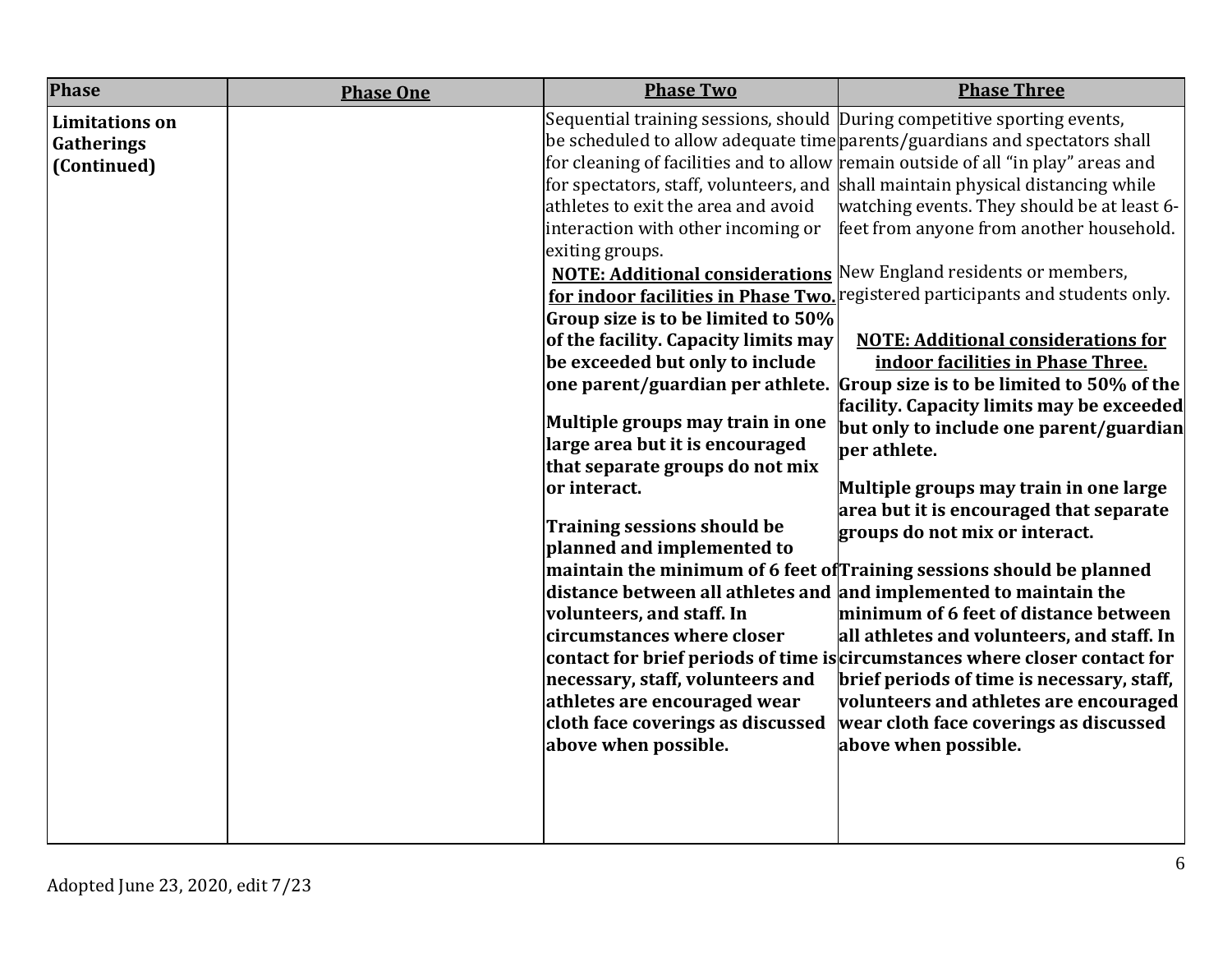| <b>Phase</b>       | <b>Phase One</b>                                                      | <b>Phase Two</b>                                                           | <b>Phase Three</b>                                                               |
|--------------------|-----------------------------------------------------------------------|----------------------------------------------------------------------------|----------------------------------------------------------------------------------|
| <b>Pre-Workout</b> | Require all staff and athletes to report                              | Require staff, volunteers, and                                             | Require staff, volunteers, and athletes to                                       |
| Screening          | any symptoms of COVID-19 or close                                     | athletes to report any symptoms of                                         | report any symptoms of COVID-19 or close                                         |
|                    | contact to a person with COVID-19 to a COVID-19 or close contact to a |                                                                            | contact to a person with COVID-19 to a                                           |
|                    | coach. Staff and athletes should not                                  | person with COVID-19 to a coach.                                           | coach. Staff, volunteers, and athletes                                           |
|                    | attend events if they feel sick.                                      | Staff, volunteers, and athletes                                            | should not attend events if they feel sick.                                      |
|                    |                                                                       | should not attend events if they feel                                      | Athletes, volunteers, and staff must be                                          |
|                    | Staff and athletes should be screened                                 | sick. Athletes, volunteers, and staff                                      | asked to leave the training activity if the                                      |
|                    | on arrival to each sporting event by                                  | must be asked to leave the training                                        | potential of sickness is identified during                                       |
|                    | asking if the individual:                                             | activity if the potential of sickness is screening or during the activity. |                                                                                  |
|                    | a. Has any symptoms of COVID-19 (see                                  | identified during screening or                                             |                                                                                  |
|                    | <b>Universal Guidelines</b> for list of                               | during the activity.                                                       | Staff, volunteers, officials, and athletes                                       |
|                    | potential                                                             |                                                                            | must be screened prior to each                                                   |
|                    | symptoms) or fever of 100.4 degrees F                                 | Staff, volunteers, and athletes                                            | competitive sporting event, training                                             |
|                    | or higher.                                                            | should be screened on arrival to                                           | sessions, or practice by having their                                            |
|                    | b. Has had any close contact with                                     |                                                                            | each training sessions, all by having temperature taken and being asked if they: |
|                    | someone who is suspected or                                           |                                                                            | their temperature taken and shall a. Have any symptoms of COVID-19 (see          |
|                    | confirmed to                                                          | be asked if they:                                                          | Universal Guidelines for list of potential                                       |
|                    | have COVID-19 in the past 14 days.                                    | a. Have any symptoms of COVID-19                                           | symptoms) or fever of 100.4 degrees F or                                         |
|                    | c. Traveled in the past 14 days either:                               | (see Universal Guidelines for list of                                      | higher.                                                                          |
|                    | i. Internationally (outside the                                       | potential symptoms) or fever of                                            | b. Has had any close contact with someone                                        |
|                    | $U.S.$ ),                                                             | 100.4 degrees F or higher.                                                 | who is suspected or confirmed to have                                            |
|                    | ii. By cruise ship, or                                                | b. Has had any close contact with                                          | COVID-19 in the past 14 days. (NOTE:                                             |
|                    | iii. Domestically (within the                                         | someone who is suspected or                                                | Healthcare workers caring for COVID-19                                           |
|                    | U.S.) outside of NH, VT, or ME                                        | confirmed to have COVID-19 in the                                          | patients while wearing appropriate                                               |
|                    | on public transportation (e.g.,                                       | past 14 days.                                                              | personal protective equipment should                                             |
|                    | bus, train, plane, etc.).                                             | c. Traveled in the past 14 days                                            | answer "no" to this question)                                                    |
|                    | Schools may want to consider                                          | either:                                                                    | c. Traveled in the past 14 days either:                                          |
|                    | recording that screening was                                          | i. Internationally (outside the                                            | i. Internationally (outside the U.S.),                                           |
|                    | completed for each person.                                            | $U.S.$ ),                                                                  | ii. By cruise ship, or                                                           |
|                    |                                                                       | ii. By cruise ship, or                                                     | iii. Domestically (within the U.S.)                                              |
|                    |                                                                       | iii. Domestically (within the                                              | outside of NH, VT, or ME on public                                               |
|                    |                                                                       | U.S.) outside of NH, VT, or ME                                             | transport (bus, train, plane, etc.).                                             |
|                    |                                                                       |                                                                            | on public transportation (e.g., [NHIAA recommends that athletes are screened     |
|                    |                                                                       | bus, train, plane, etc.).                                                  | prior to departure for an away activity.)                                        |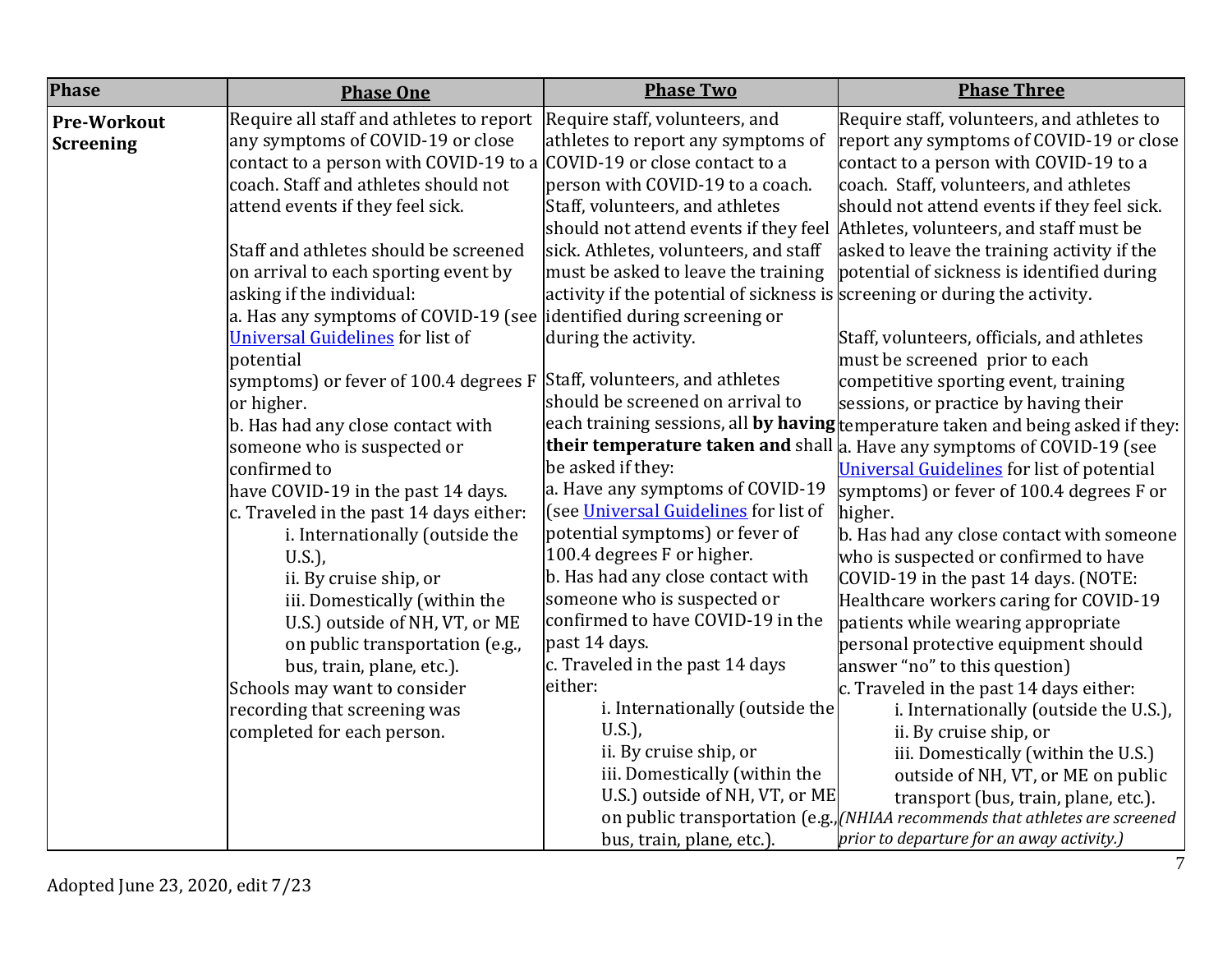|                                                                       | <b>Phase One</b>                                                                                                                                                                                                                                                                                                                                                                                                                                                                                                                                                                                                                                                                                                                                                            | <b>Phase Two</b>                                                                                                                                                                                                                                                                                                                                                                                                                                                | <b>Phase Three</b>                                                                                                                                                                                                                                                                                                                                                                                                                                                                                                                                                                                                                                  |
|-----------------------------------------------------------------------|-----------------------------------------------------------------------------------------------------------------------------------------------------------------------------------------------------------------------------------------------------------------------------------------------------------------------------------------------------------------------------------------------------------------------------------------------------------------------------------------------------------------------------------------------------------------------------------------------------------------------------------------------------------------------------------------------------------------------------------------------------------------------------|-----------------------------------------------------------------------------------------------------------------------------------------------------------------------------------------------------------------------------------------------------------------------------------------------------------------------------------------------------------------------------------------------------------------------------------------------------------------|-----------------------------------------------------------------------------------------------------------------------------------------------------------------------------------------------------------------------------------------------------------------------------------------------------------------------------------------------------------------------------------------------------------------------------------------------------------------------------------------------------------------------------------------------------------------------------------------------------------------------------------------------------|
| <b>Phase</b><br><b>Pre-Workout</b><br><b>Screening</b><br>(Continued) | Person(s) with any COVID-19<br>symptoms, those who report close<br>contact with someone suspected or<br>confirmed with COVID-19, or those<br>reporting travel risk factors should $not$ Person(s) with any COVID-19<br>be allowed into the sporting event:<br>a. Symptomatic persons should be<br>instructed to contact their health care<br>provider to be tested for COVID-19 and reporting travel risk factors should<br>self-isolate at home following the<br>instructions below.<br>b. Asymptomatic persons reporting<br>close contact with someone suspected<br>or confirmed with COVID-19, or who<br>report one of the traveled-related risk<br>factors should self-quarantine for 14<br>days from their last exposure or return instructions below.<br>from travel. | Schools may want to consider<br>recording that screening was<br>completed for each person.<br>symptoms, those who report close<br>contact with someone suspected or<br>confirmed with COVID-19, or those<br>not be allowed into the training<br>session:<br>a. Symptomatic persons should be<br>instructed to contact their health<br>care provider to be tested for<br>COVID-19 and self-isolate at home<br>following the<br>b. Asymptomatic persons reporting | Schools may want to consider recording<br>that screening was completed for each<br>person.<br>Person(s) with any COVID-19 symptoms,<br>those who report close contact with<br>someone suspected or confirmed with<br>COVID-19, or those reporting travel risk<br>factors should <b>not</b> be allowed into the<br>training session:<br>a. Symptomatic persons should be<br>instructed to contact their health care<br>provider to be tested for COVID-19 and<br>self-isolate at home following the<br>instructions below.<br>b. Asymptomatic persons reporting that in<br>the past 14 days they have had close<br>contact with someone suspected or |
|                                                                       |                                                                                                                                                                                                                                                                                                                                                                                                                                                                                                                                                                                                                                                                                                                                                                             | that in the past 14 days they have<br>had close contact with someone<br>19, or who report one of the<br>traveled-related risk factors should<br>self-quarantine for 14 days from<br>their last exposure or return from<br>travel.                                                                                                                                                                                                                               | confirmed with COVID-19, or who report<br>one of the traveled-related risk factors<br>suspected or confirmed with COVID-should self-quarantine for 14 days from<br>their last exposure or return from travel.<br>c. NOTE: Healthcare workers caring for<br>COVID-19 patients while wearing<br>appropriate personal protective<br>equipment should answer "no" to this<br>question.                                                                                                                                                                                                                                                                  |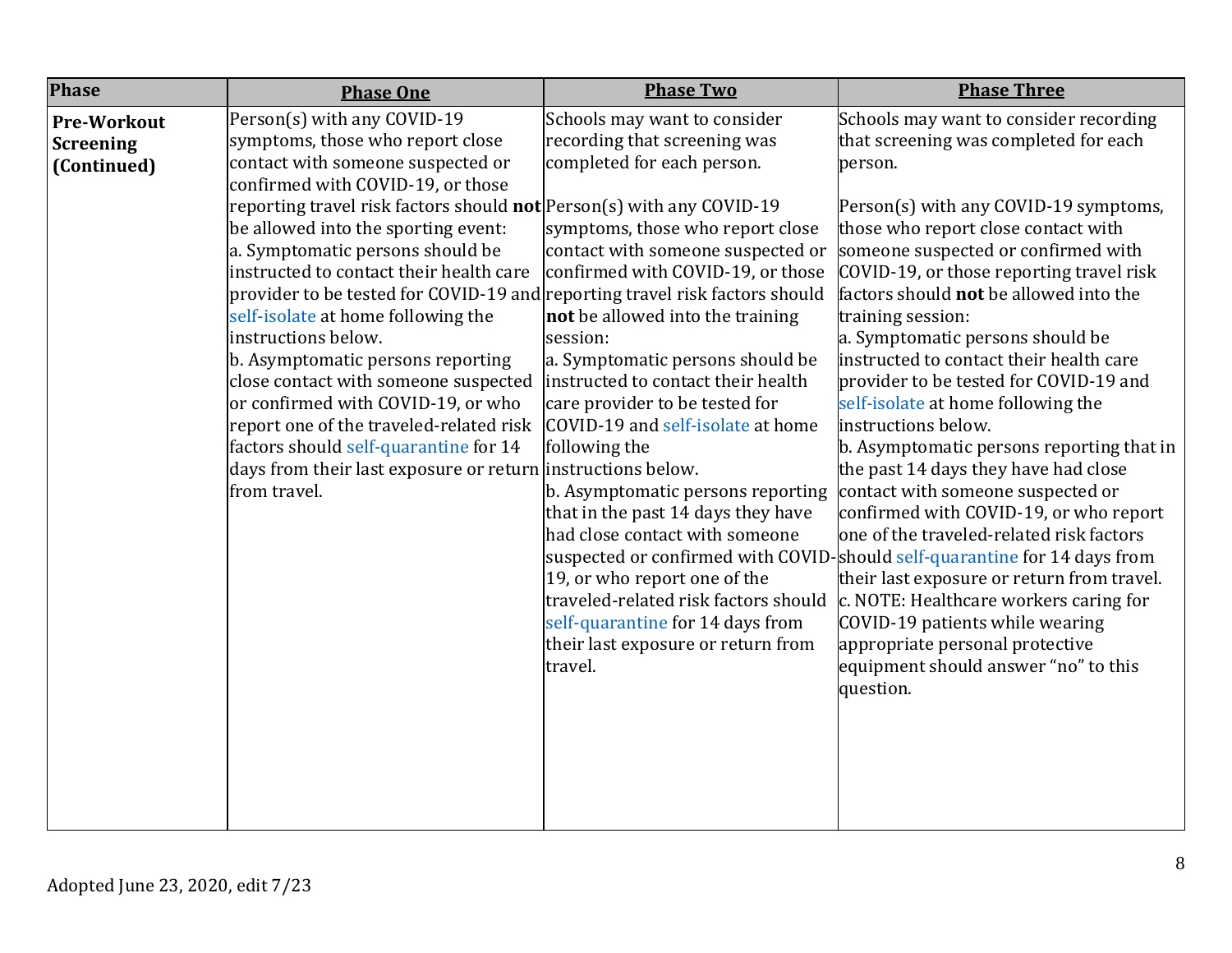| <b>Phase</b>                                          | <b>Phase One</b>                                                                                                                                                                                                                                                                                                                                                                                                                                                                                                                                                                                                          | <b>Phase Two</b>                                                                                                                                                                                                                                                                                                                                                                                                                                                                                                                                                           | <b>Phase Three</b>                                                                                                                                                                                                                                                                                                                                                                                                                                                                                                                                                                                                                                                                                                            |
|-------------------------------------------------------|---------------------------------------------------------------------------------------------------------------------------------------------------------------------------------------------------------------------------------------------------------------------------------------------------------------------------------------------------------------------------------------------------------------------------------------------------------------------------------------------------------------------------------------------------------------------------------------------------------------------------|----------------------------------------------------------------------------------------------------------------------------------------------------------------------------------------------------------------------------------------------------------------------------------------------------------------------------------------------------------------------------------------------------------------------------------------------------------------------------------------------------------------------------------------------------------------------------|-------------------------------------------------------------------------------------------------------------------------------------------------------------------------------------------------------------------------------------------------------------------------------------------------------------------------------------------------------------------------------------------------------------------------------------------------------------------------------------------------------------------------------------------------------------------------------------------------------------------------------------------------------------------------------------------------------------------------------|
| <b>Pre-Workout</b><br><b>Screening</b><br>(CONTINUED) | Person(s) with suspect or confirmed<br>COVID-19 must stay home until<br>symptom-based criteria are met for<br>discontinuation of isolation.<br>a. At least 10 days have passed since<br>symptoms first appeared<br><b>AND</b><br>b. At least 3 days (72 hours) have<br>passed since recovery (recovery is<br>defined as resolution of fever off any<br>fever reducing medications plus<br>improvement in other symptoms)<br>An isolation area shall be identified<br>and communicated to all participants<br>at the beginning of every training<br>session for participants that develop<br>symptoms during the activity. | diagnosis of COVID-19 must stay<br>home until symptom-based criteria<br>are met for discontinuation of<br>isolation:<br>symptoms first appeared, AND<br>b. At least 3 days (72 hours) have<br>passed since recovery (recovery is<br>defined as resolution of fever off<br>any fever reducing medications<br>plus improvement in other<br>symptoms)<br>An isolation area shall be identified<br>and communicated to all staff,<br>volunteers, and athletes at the<br>beginning of every training session<br>for anyone who develop symptoms<br>during the training session. | Person(s) with suspect or confirmed Person(s) with suspect or confirmed<br>diagnosis of COVID-19 must stay home<br>until symptom-based criteria are met for<br>discontinuation of isolation:<br>a. At least 10 days have passed since<br>symptoms first appeared, AND<br>a. At least 10 days have passed since b. At least 3 days (72 hours) have passed<br>since recovery ("Recovery" is defined as<br>resolution of fever off any fever reducing<br>medications plus improvement in other<br>symptoms)<br>An isolation area shall be identified and<br>communicated to all staff, volunteers, and<br>athletes at the beginning of every training<br>session for anyone who develop symptoms<br>during the training session. |
| <b>Face Coverings</b>                                 | All staff, volunteers, and athletes<br>should bring to sporting events and<br>wear, reusable/washable cloth face<br>coverings over their nose and mouth<br>when around others and not actively<br>engaged in athletics and when social<br>distancing is not possible.                                                                                                                                                                                                                                                                                                                                                     | All staff, volunteers, and athletes<br>should bring to training sessions<br>and wear, reusable/washable cloth<br>face coverings over their nose and<br>mouth when around others and not<br>actively engaged in athletics and<br>when social distancing is not<br>possible.                                                                                                                                                                                                                                                                                                 | All staff, volunteers, and athletes should<br>bring to training sessions and wear,<br>reusable/washable cloth face coverings<br>over their nose and mouth when around<br>others and not actively engaged in<br>athletics and when social distancing is not<br>possible.                                                                                                                                                                                                                                                                                                                                                                                                                                                       |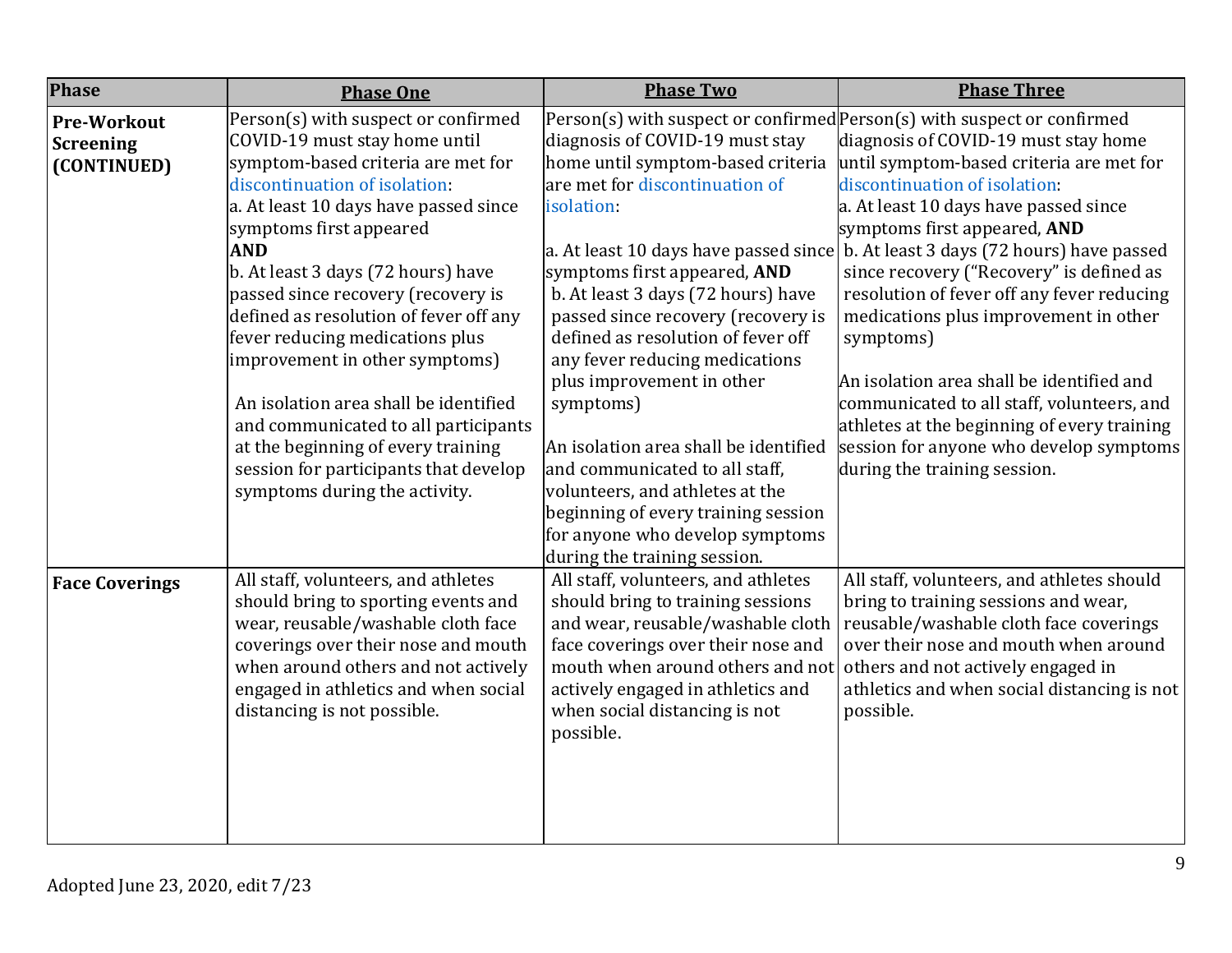| <b>Phase</b>             | <b>Phase One</b>                                                           | <b>Phase Two</b>                                       | <b>Phase Three</b>                                                              |
|--------------------------|----------------------------------------------------------------------------|--------------------------------------------------------|---------------------------------------------------------------------------------|
| <b>Face Coverings</b>    | a. Provide training on cloth face                                          | a. Provide training on cloth face                      | a. Provide training on cloth face                                               |
| (Continued)              | coverings based on <b>CDC</b> guidance for                                 | coverings based on <b>CDC</b> guidance                 | coverings based on CDC guidance for                                             |
|                          | Use of Cloth Face Coverings.                                               | for Use of Cloth Face Coverings.                       | Use of Cloth Face Coverings.                                                    |
|                          | b. Review the NH DHHS information                                          | b. Review the NH DHHS information                      | b. Review the NH DHHS information                                               |
|                          | about using cloth face coverings.                                          | about using cloth face coverings.                      | about using cloth face coverings.                                               |
|                          | c. People wearing face coverings must                                      | c. People wearing face coverings                       | c. People wearing face coverings must                                           |
|                          | not touch their eyes, nose, mouth, or                                      | must not touch their eyes, nose,                       | not touch their eyes, nose, mouth, or                                           |
|                          | face, or adjust their face covering                                        | mouth, or face, or adjust their face                   | face, or adjust their face covering                                             |
|                          | without first sanitizing hands. After                                      | covering without first sanitizing                      | without first sanitizing hands. After                                           |
|                          | touching face or adjusting face                                            | hands. After touching face or                          | touching face or adjusting face                                                 |
|                          | covering, hands must be sanitized                                          | adjusting face covering, hands must<br>be sanitized.   | covering, hands must be sanitized.                                              |
|                          | Parents/guardians of minors attending                                      |                                                        | Parents/guardians of minors attending a                                         |
|                          | a sporting event should be asked to                                        | Parents/guardians of minors                            | training session should be asked to wear                                        |
|                          | wear cloth face coverings while around attending a training session should |                                                        | cloth face coverings while around other                                         |
|                          | other attendees, staff and athletes                                        | be asked to wear cloth face                            | attendees, staff and athletes when social                                       |
|                          | when social distancing is not possible.                                    | coverings while around other                           | distancing is not possible.                                                     |
|                          |                                                                            | attendees, staff and athletes when                     |                                                                                 |
|                          |                                                                            | social distancing is not possible.                     |                                                                                 |
| <b>Hygiene Practices</b> | Alcohol-based hand sanitizer with at                                       |                                                        | Alcohol-based hand sanitizer with at Alcohol-based hand sanitizer with at least |
|                          | least 60% alcohol must be readily                                          | least 60% alcohol must be readily                      | 60% alcohol must be readily made                                                |
|                          | made available to staff and athletes                                       | made available to staff and athletes                   | available to staff and athletes and kept                                        |
|                          | and kept with staff and equipment at<br>all times.                         | and kept with staff and equipment<br>at all times.     | with staff and equipment at all times.                                          |
|                          |                                                                            |                                                        | Frequent hand hygiene should be required                                        |
|                          | Frequent hand hygiene should be                                            | Frequent hand hygiene should be                        | including, but not limited to, hand hygiene                                     |
|                          | required including, but not limited to,                                    | required including, but not limited                    | upon arrival, before and after meals or                                         |
|                          | hand hygiene upon arrival, before and                                      | to, hand hygiene upon arrival,                         | snacks, before and after going to the                                           |
|                          | after meals or snacks, before and after                                    | before and after meals or snacks,                      | bathroom, before and after touching a                                           |
|                          | going to the bathroom, before and after before and after going to the      |                                                        | person's face or face covering, and prior to                                    |
|                          | touching a person's face or face                                           | bathroom, before and after touching leaving the event. |                                                                                 |
|                          | covering, and prior to leaving the                                         | a person's face or face covering, and                  |                                                                                 |
|                          | event.                                                                     | prior to leaving the training session.                 |                                                                                 |
|                          |                                                                            |                                                        |                                                                                 |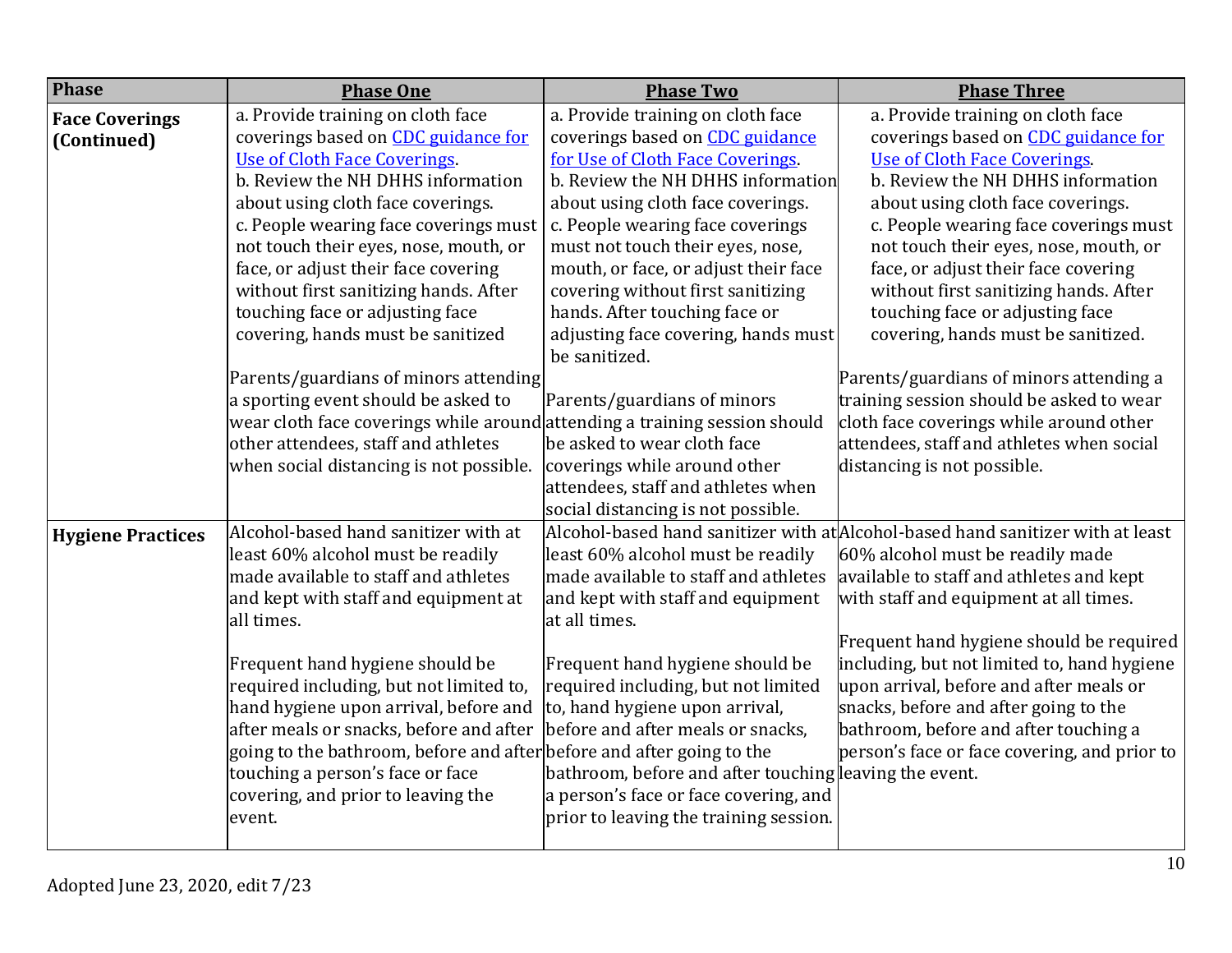| <b>Phase</b>                            | <b>Phase One</b>                                                                                                                                                                                                                                                | <b>Phase Two</b>                                                                                                                                                                                                                                                                                                                                                                                                                                                                                                                                                                                                                                                                                                                                                                                                                                                            | <b>Phase Three</b>                                                                                                                                                                                                                                                                                                                                                                                                                                                                                                                                                                                                                                                                                                                                                                                                                                                                                                                                              |
|-----------------------------------------|-----------------------------------------------------------------------------------------------------------------------------------------------------------------------------------------------------------------------------------------------------------------|-----------------------------------------------------------------------------------------------------------------------------------------------------------------------------------------------------------------------------------------------------------------------------------------------------------------------------------------------------------------------------------------------------------------------------------------------------------------------------------------------------------------------------------------------------------------------------------------------------------------------------------------------------------------------------------------------------------------------------------------------------------------------------------------------------------------------------------------------------------------------------|-----------------------------------------------------------------------------------------------------------------------------------------------------------------------------------------------------------------------------------------------------------------------------------------------------------------------------------------------------------------------------------------------------------------------------------------------------------------------------------------------------------------------------------------------------------------------------------------------------------------------------------------------------------------------------------------------------------------------------------------------------------------------------------------------------------------------------------------------------------------------------------------------------------------------------------------------------------------|
| <b>Hygiene Practices</b><br>(Continued) | Shared equipment must be cleaned and Shared equipment must be cleaned<br>disinfected between use.                                                                                                                                                               | and disinfected between use.                                                                                                                                                                                                                                                                                                                                                                                                                                                                                                                                                                                                                                                                                                                                                                                                                                                |                                                                                                                                                                                                                                                                                                                                                                                                                                                                                                                                                                                                                                                                                                                                                                                                                                                                                                                                                                 |
| <b>Hydration/Food</b>                   | Adequate breaks for water and<br>sanitization should be provided and<br>are encouraged to occur between<br>changes in training activities.<br>Athletes should bring their own water<br>bottles. No sharing or common use<br>water bottles or drinking stations. | Adequate breaks for water and<br>are encouraged to occur between<br>changes in training activities.<br>Athletes, staff, and volunteers<br>should bring their own water<br>bottles. No sharing or common use<br>water bottles or drinking stations<br>are allowed.<br>In spaces that are able to have a<br>concession stand, employees or<br>volunteers of that concession stand<br>must wear masks and gloves at all<br>times in accordance with the<br>Governors 2.0 Restaurant/Food<br>Service Guidelines. For patrons<br>ordering food, if social distancing<br>cannot be achieved then cloth face<br>coverings/masks shall be required<br>when ordering and picking up the<br>food. Buffet/self-serve food and<br>beverage should be avoided.<br><b>NOTE: Additional considerations</b><br>for indoor facilities in Phase Two.<br><b>Food Services will follow food</b> | Adequate breaks for water and sanitization<br>sanitization should be provided and should be provided and are encouraged to<br>occur between changes in training<br>activities.<br>Athletes, staff, and volunteers should bring<br>their own water bottles. No sharing or<br>common use water bottles or drinking<br>stations are allowed.<br>In spaces that are able to have a concession<br>stand, employees or volunteers of that<br>concession stand must wear masks and<br>gloves at all times in accordance with the<br>Governors 2.0 Restaurant/Food Service<br>Guidelines. For patrons ordering food, if<br>social distancing cannot be achieved then<br>cloth face coverings/masks shall be<br>required when ordering and picking up the<br>food. Buffet/self-serve food and beverage<br>should be avoided.<br><b>NOTE: Additional considerations for</b><br>indoor facilities in Phase Three.<br>Food Services will follow food services<br>guidelines |
|                                         |                                                                                                                                                                                                                                                                 | services guidelines.                                                                                                                                                                                                                                                                                                                                                                                                                                                                                                                                                                                                                                                                                                                                                                                                                                                        |                                                                                                                                                                                                                                                                                                                                                                                                                                                                                                                                                                                                                                                                                                                                                                                                                                                                                                                                                                 |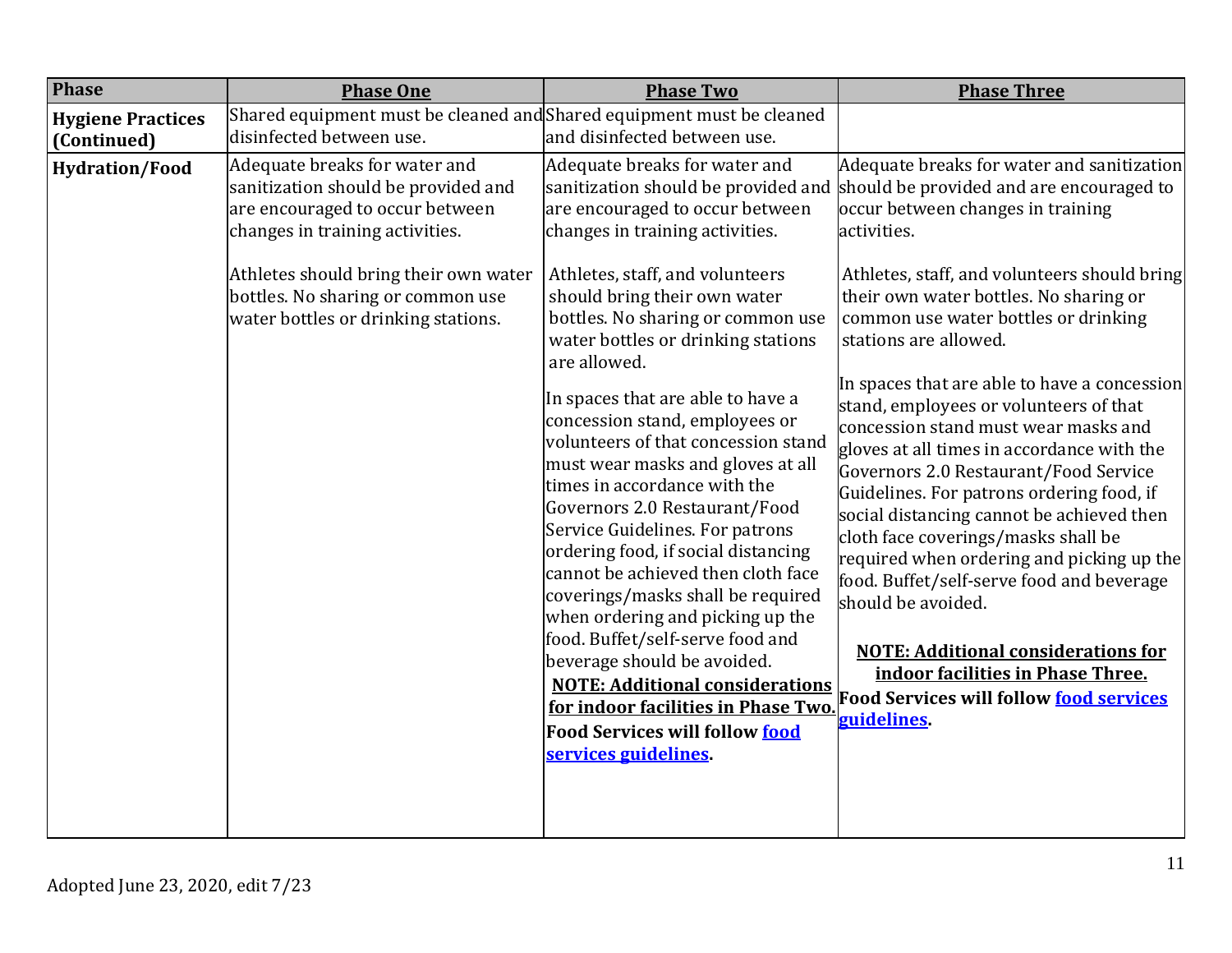| <b>Phase</b>             | <b>Phase One</b>                                                       | <b>Phase Two</b>                                                      | <b>Phase Three</b>                                                            |
|--------------------------|------------------------------------------------------------------------|-----------------------------------------------------------------------|-------------------------------------------------------------------------------|
| <b>Travel</b>            | Staff and other volunteers should not                                  | Staff and other volunteers should                                     | Staff and other volunteers should not                                         |
|                          | transport any athletes that are not                                    | not transport any athletes that are                                   | transport any athletes that are not                                           |
|                          | immediate family members. In the                                       | not immediate family members. In                                      | immediate family members. In the event,                                       |
|                          | event, that this becomes necessary, all                                | the event, that this becomes                                          | that this becomes necessary, all parties                                      |
|                          | parties must wear cloth face coverings                                 | necessary, all parties must wear                                      | must wear cloth face coverings and space                                      |
|                          | and space out seating to maintain                                      | cloth face coverings and space out                                    | out seating to maintain maximal distance                                      |
|                          | maximal distance from each other.                                      | seating to maintain maximal                                           | from each other.                                                              |
|                          |                                                                        | distance from each other.                                             |                                                                               |
|                          | Staff and athletes shall remain in the                                 |                                                                       | No teams/groups/athletes other than from                                      |
|                          | team's home state; No                                                  | No teams/groups/athletes from                                         | New England are allowed at the                                                |
|                          | teams/groups/athletes from other                                       | other than home states of New                                         | competitive sports events, training                                           |
|                          | states are allowed at the sports                                       | Hampshire, Maine and Vermont are                                      | sessions, or practices in New Hampshire.                                      |
|                          | training events in New Hampshire. In                                   | allowed at the competitive sports                                     |                                                                               |
|                          | this context the staff and athletes home events, training sessions, or |                                                                       |                                                                               |
|                          | state is the state in which the school is                              | practices in New Hampshire. In this                                   |                                                                               |
|                          | located.                                                               | context the staff and athletes home                                   |                                                                               |
|                          |                                                                        | state is the state in which the school                                |                                                                               |
|                          |                                                                        | is located.                                                           |                                                                               |
|                          |                                                                        | <b>NOTE: Additional considerations</b>                                |                                                                               |
|                          |                                                                        | for indoor facilities in Phase Two.                                   |                                                                               |
|                          |                                                                        | <b>New Hampshire, Maine or</b>                                        |                                                                               |
|                          |                                                                        | Vermont residents or members,                                         |                                                                               |
|                          |                                                                        | registered participants and<br>students only.                         |                                                                               |
|                          | Locker rooms remain closed and not                                     |                                                                       |                                                                               |
| <b>Locker Rooms and</b>  | utilized.                                                              |                                                                       | <b>NOTE: Additional considerations NOTE: Additional considerations for</b>    |
| <b>Athletic Training</b> |                                                                        | for indoor facilities in Phase Two. indoor facilities in Phase Three. | Locker room facilities can be used Locker room facilities can be used for     |
| <b>Areas</b>             |                                                                        |                                                                       |                                                                               |
|                          |                                                                        | for changing clothes, showering,<br>and toileting.                    | changing clothes, showering, and<br>toileting. Participants should preferably |
|                          |                                                                        |                                                                       | practice wear-in/wear-out clothes.                                            |
|                          |                                                                        | Participants should preferably                                        |                                                                               |
|                          |                                                                        | practice wear-in/wear-out                                             |                                                                               |
|                          |                                                                        | clothes.                                                              |                                                                               |
|                          |                                                                        |                                                                       |                                                                               |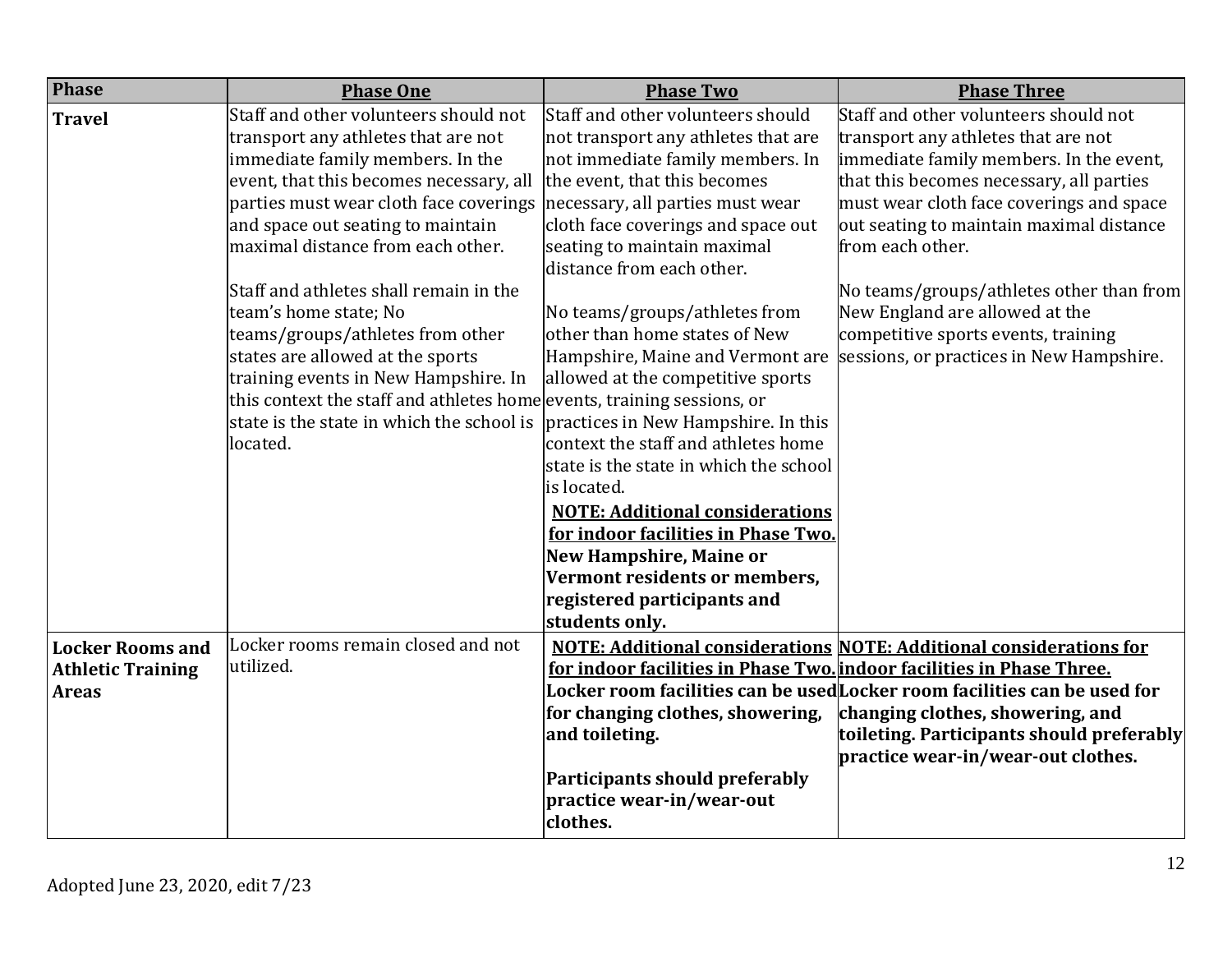| <b>Phase</b>             | <b>Phase One</b>                       | <b>Phase Two</b>                      | <b>Phase Three</b>                                                           |
|--------------------------|----------------------------------------|---------------------------------------|------------------------------------------------------------------------------|
| <b>Locker Rooms and</b>  |                                        | <b>Alcohol-based hand sanitizer</b>   | Alcohol-based hand sanitizer should be                                       |
| <b>Athletic Training</b> |                                        | should be made available at           | made available at entrances to locker                                        |
| <b>Areas (Continued)</b> |                                        | entrances to locker rooms and         | rooms and changing facilities.                                               |
|                          |                                        | changing facilities.                  |                                                                              |
|                          |                                        |                                       | Members should bring their own locks                                         |
|                          |                                        | Participants should bring their       | for lockers. Locks that are provided by                                      |
|                          |                                        | own locks for lockers. Locks that     | the facility for use should be cleaned                                       |
|                          |                                        | are provided by the facility for      | and disinfected before handing back in.                                      |
|                          |                                        | use should be cleaned and             |                                                                              |
|                          |                                        | disinfected before handing back       | <b>Facility hairdryers stations should be</b>                                |
|                          |                                        | in.                                   | removed or taken out of operation.                                           |
|                          |                                        | <b>Facility hairdryers stations</b>   |                                                                              |
|                          |                                        | should be removed or taken out        |                                                                              |
|                          |                                        | of operation.                         |                                                                              |
| <b>Weight Rooms</b>      | All training sessions and classes must | Use of indoor training can begin      | <b>NOTE: Additional considerations for</b>                                   |
|                          | take place outdoors.                   | following indoor facility guidelines  | indoor facilities in Phase Three. For                                        |
|                          |                                        | of 50% capacity, maintaining social   | weight rooms, this additional guidance is                                    |
|                          |                                        | distancing of 6 feet. If equipment or | from State of NH gym and fitness                                             |
|                          |                                        | machines cannot be physically         | guidance.                                                                    |
|                          |                                        | moved to accommodate spacing          |                                                                              |
|                          |                                        | and distance requirements, then       | Admissions to the facility should be                                         |
|                          |                                        | equipment or machines should be       | limited to, at most, 50% of the                                              |
|                          |                                        | taken out of order, or a process      | maximum licensed capacity, or the                                            |
|                          |                                        | should be developed to prevent        | number where people can consistently                                         |
|                          |                                        |                                       | adjacent machines that are 6 feet or maintain at least 6 feet of separation  |
|                          |                                        | closer from being used at the same    | from others while in workout rooms,                                          |
|                          |                                        | time. Staff/volunteers should stay    | whichever number is lower.                                                   |
|                          |                                        | at least 6 feet apart from other      |                                                                              |
|                          |                                        |                                       | staff/volunteers and participants at Fitness machines, benches, and weight-  |
|                          |                                        |                                       | all times. If staff/volunteers must be lifting and other equipment should be |
|                          |                                        | within 6 feet of others, then         | re-arranged to allow more than 6 feet of                                     |
|                          |                                        | staff/volunteers must wear cloth      | space between machines and work-out                                          |
|                          |                                        | face coverings at those times.        | spaces.                                                                      |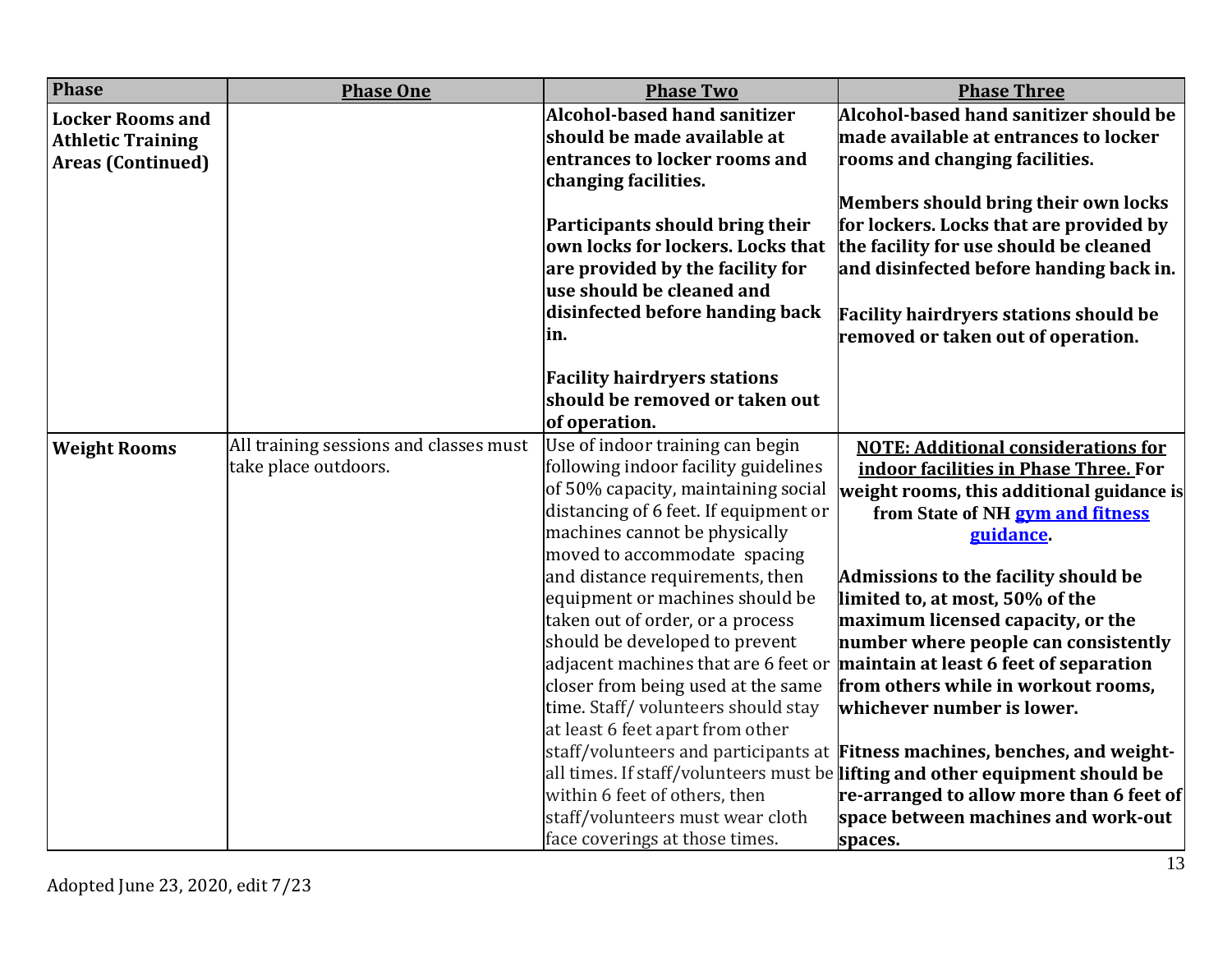| <b>Phase</b>                                                 | <b>Phase One</b>                                                                                                                                                                                                                                                                                                                       | <b>Phase Two</b>                                                                                                                                                                   | <b>Phase Three</b>                                                                                                                                                                                                                                                                                                                                                                                                                                                                                                                                                                                                                                                                                                               |
|--------------------------------------------------------------|----------------------------------------------------------------------------------------------------------------------------------------------------------------------------------------------------------------------------------------------------------------------------------------------------------------------------------------|------------------------------------------------------------------------------------------------------------------------------------------------------------------------------------|----------------------------------------------------------------------------------------------------------------------------------------------------------------------------------------------------------------------------------------------------------------------------------------------------------------------------------------------------------------------------------------------------------------------------------------------------------------------------------------------------------------------------------------------------------------------------------------------------------------------------------------------------------------------------------------------------------------------------------|
| <b>Weight Rooms</b><br>(Continued)                           |                                                                                                                                                                                                                                                                                                                                        | Safety officers should strictly<br>enforce these requirements.<br>for indoor fitness activity<br>ne-documents/2020-05/guidance-<br>health-fitness.pdf                              | If fitness class equipment or machines<br>cannot be physically moved to<br>please reference the state guidelines accommodate spacing and distance<br>requirements, then fitness class<br>https://www.covidguidance.nh.gov equipment or machines should be taken<br>/sites/g/files/ehbemt381/files/inli out of order, or a process should be<br>developed to prevent adjacent<br>machines that are 6 feet or closer from<br>being used at the same time.<br>Participants are required to thoroughly<br>clean and disinfected used equipment<br>(machines, benches, bars, dumbbells,<br>weights, sporting equipment, etc.) after<br>each use.<br>Only clean equipment should be placed<br>back on a storage rack or in a container |
| <b>Physical Activity</b><br>and<br><b>Athletic Equipment</b> | Sporting events will be limited to small During training sessions close<br>group or team-based training<br>activities. No competition sporting<br>events or contact sports are allowed.<br>Training sessions must be non-contact<br>with focus on skills and drills that can<br>be developed while maintaining<br>physical distancing. | contact, non-athletic activities shall<br>be avoided.<br>Training sessions are allowed but<br>skills and drills that can be<br>developed while maintaining<br>physical distancing. | to be ready for the next use.<br>Athletes shall not share their personal<br>equipment with other players.<br>Shared equipment provided by the staff or<br>volunteers must be cleaned and disinfected<br>should be non-contact with focus on according to CDC guidance after every use<br>between athletes and at the completion of<br>each, training session.<br>Staff and volunteers will carry hand<br>sanitizer with team equipment. Athletes<br>should carry hand sanitizer in personal<br>equipment bag.                                                                                                                                                                                                                    |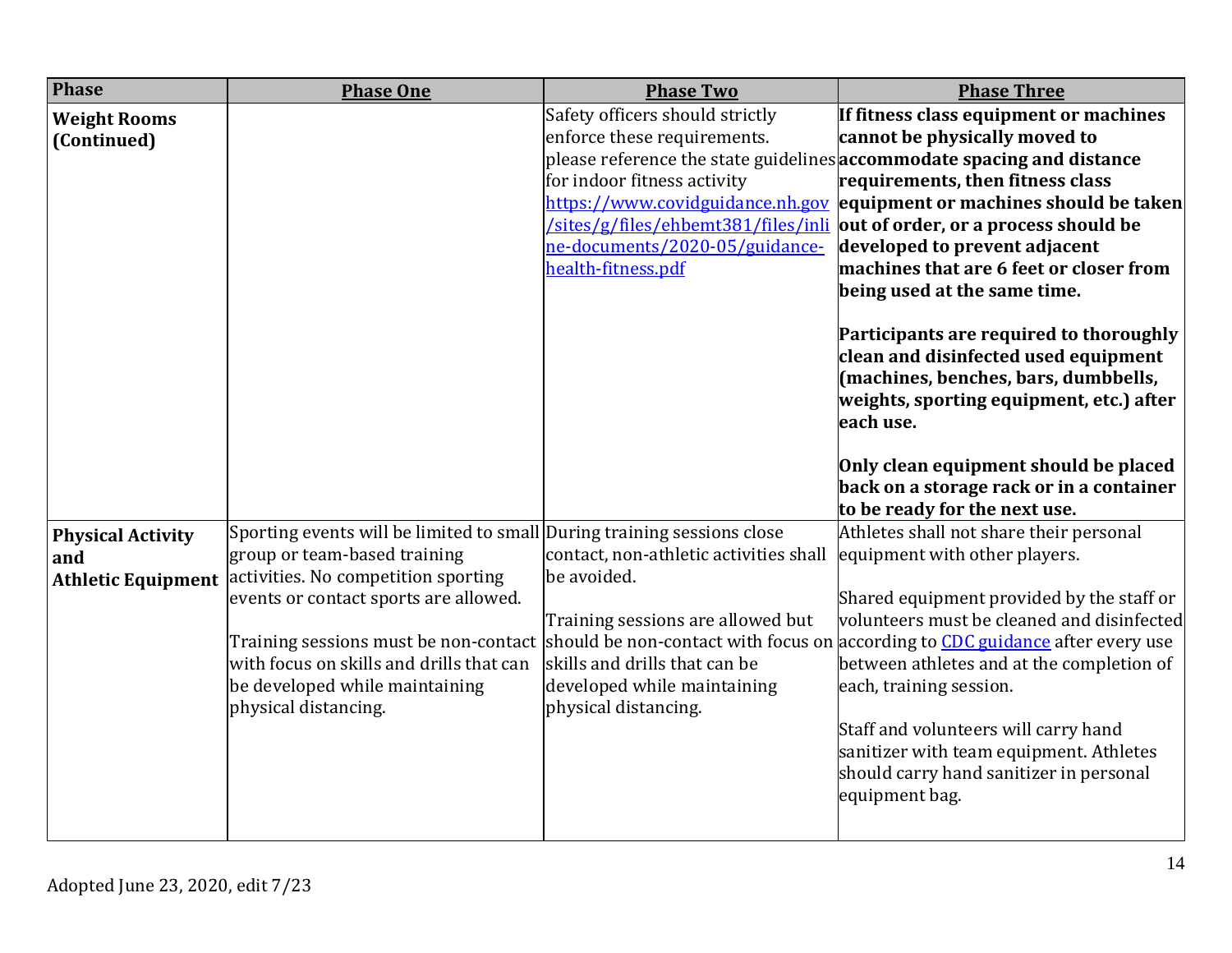| <b>Phase</b>             | <b>Phase One</b>                                                    | <b>Phase Two</b>                                                         | <b>Phase Three</b>                                                                                                                                                 |
|--------------------------|---------------------------------------------------------------------|--------------------------------------------------------------------------|--------------------------------------------------------------------------------------------------------------------------------------------------------------------|
| <b>Physical Activity</b> | Training sessions should be planned                                 |                                                                          | Training sessions should be planned During practices, training sessions, and                                                                                       |
| and Athletic             | and implemented to maintain the                                     | and implemented to maintain the                                          | competitive sporting events, close-contact,                                                                                                                        |
| Equipment                | minimum of 6 feet of distance between minimum of 6 feet of distance |                                                                          | non-athletic activities shall be avoided.                                                                                                                          |
| (CONTINUED)              | all participants and coaches. In                                    | between all athletes, volunteers, and                                    |                                                                                                                                                                    |
|                          |                                                                     |                                                                          | circumstances where closer contact for staff. In circumstances where closer Equipment bags and backpacks of athletes                                               |
|                          | brief periods of time is necessary, staff                           | contact for brief periods of time is                                     | should be placed 6-feet apart. Athletes                                                                                                                            |
|                          | and athletes must wear cloth face                                   | necessary, staff, volunteers, and                                        | should not touch other athletes' bags,                                                                                                                             |
|                          | coverings as discussed above.                                       | athletes must wear cloth face                                            | equipment or water bottles. Benches and                                                                                                                            |
|                          |                                                                     | coverings as discussed above.                                            | dugout areas must not be used for storage                                                                                                                          |
|                          | Players shall bring their own                                       |                                                                          | of personal equipment or group                                                                                                                                     |
|                          | equipment and not share their                                       | Athletes shall bring their own                                           | equipment.                                                                                                                                                         |
|                          | personal equipment with other                                       | equipment, including, but not                                            |                                                                                                                                                                    |
|                          | players. Shared training equipment                                  |                                                                          | limited to, gloves, helmets, bats, and Centralized areas for congregating, such as                                                                                 |
|                          | provided by the coaches must be                                     | not share their personal equipment                                       | benches and dugouts, should be avoided                                                                                                                             |
|                          | cleaned and disinfected according to                                | with other players.                                                      | unless there is enough room to allow for at                                                                                                                        |
|                          | CDC guidance after every use between                                |                                                                          | least 6 feet of space between staff,                                                                                                                               |
|                          | athletes.                                                           | Shared training equipment provided volunteers, and athletes              |                                                                                                                                                                    |
|                          |                                                                     | by the staff or volunteers must be                                       |                                                                                                                                                                    |
|                          | Coaches will carry hand sanitizer with                              | cleaned and disinfected according to During sporting events (competitive |                                                                                                                                                                    |
|                          | team equipment. Players should carry                                | CDC guidance after every use                                             | scrimmages and games for sports) the                                                                                                                               |
|                          | hand sanitizer in personal equipment                                | between athletes and at the                                              | dugout/bench areas shall be allowed to                                                                                                                             |
|                          | bag.                                                                |                                                                          | completion of each, training session. extend to areas around the dugout in order                                                                                   |
|                          |                                                                     |                                                                          | to provide for 6-foot separation of athletes<br>Equipment bags/backpacks of athletes Staff and volunteers will carry hand during time in dugout/bench areas. Areas |
|                          | should be placed 6-feet apart. Athletes                             | sanitizer with team equipment.                                           | outside of the dugout/bench shall be                                                                                                                               |
|                          | should not touch other players' bags,                               |                                                                          | Athletes should carry hand sanitizer protected by a safety fence/barrier from                                                                                      |
|                          | equipment or water bottles.                                         | in personal equipment bag.                                               | the field of play. Care should be taken                                                                                                                            |
|                          |                                                                     |                                                                          | when choosing fields for competitive                                                                                                                               |
|                          | Participants should not use bench or                                | Equipment bags/backpacks of                                              | sporting events.                                                                                                                                                   |
|                          | dugout areas for storage of personal                                | athletes should be placed 6-feet                                         |                                                                                                                                                                    |
|                          | equipment. Centralized areas for                                    | apart. Athletes should not touch                                         |                                                                                                                                                                    |
|                          | congregating, such as benches and                                   | other athletes' bags, equipment or                                       |                                                                                                                                                                    |
|                          | dugouts, should be avoided.                                         | water bottles.                                                           |                                                                                                                                                                    |
|                          |                                                                     |                                                                          |                                                                                                                                                                    |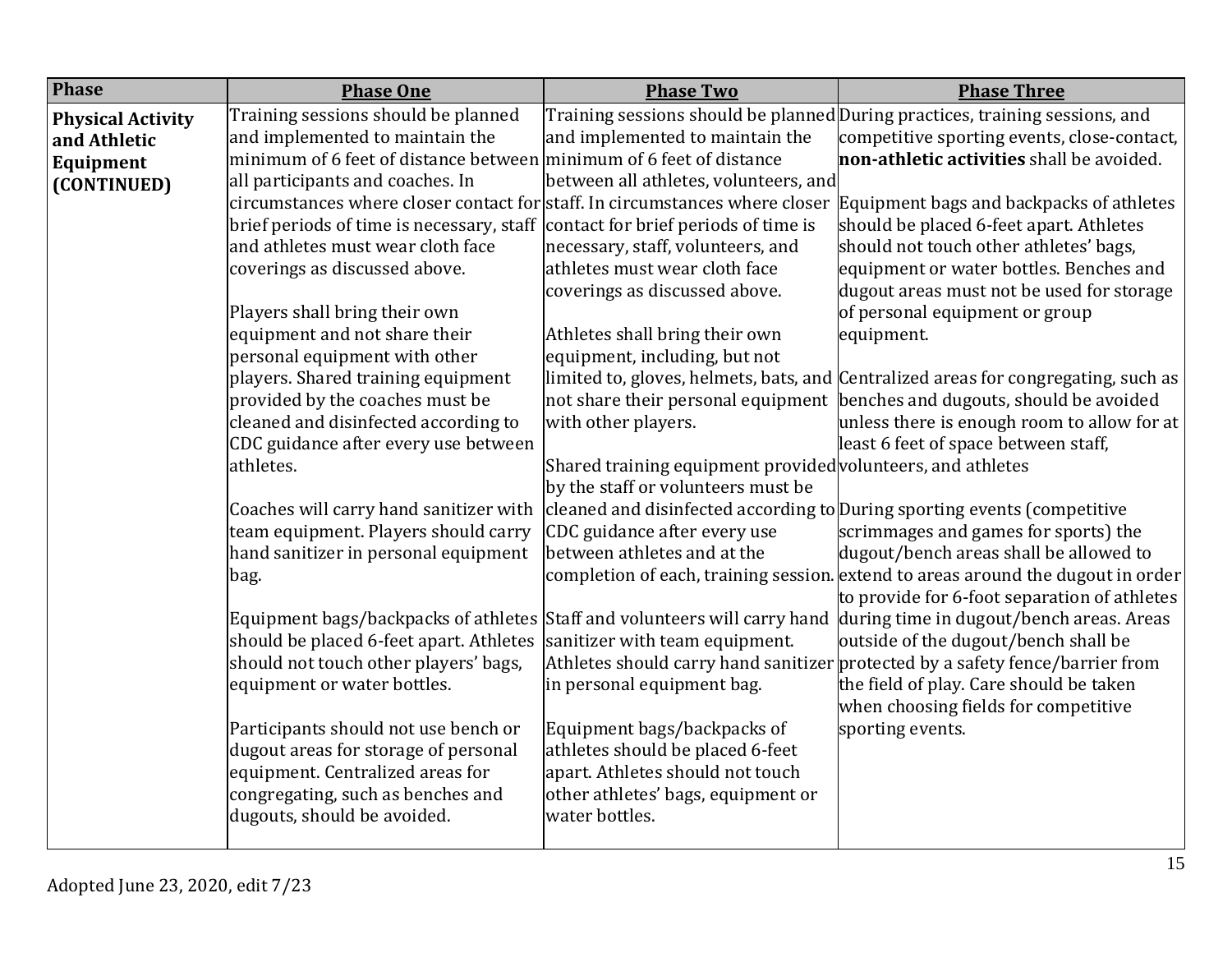| <b>Phase</b>                                                         | <b>Phase One</b>                                                                                                                                                                                                                                                                                                                                                                           | <b>Phase Two</b>                                                                                                                                                                                                                                                                                                                                                                                                                                                                                                                                                                                                                                                                                                                                                                                                                                  | <b>Phase Three</b>                                                                                                                                                                                                                                                                                                                                                                                                                                                                                                                                                                                                                                                                                                                                                                                                                                                                                                                                                                                                                                                                                                                                                                                             |
|----------------------------------------------------------------------|--------------------------------------------------------------------------------------------------------------------------------------------------------------------------------------------------------------------------------------------------------------------------------------------------------------------------------------------------------------------------------------------|---------------------------------------------------------------------------------------------------------------------------------------------------------------------------------------------------------------------------------------------------------------------------------------------------------------------------------------------------------------------------------------------------------------------------------------------------------------------------------------------------------------------------------------------------------------------------------------------------------------------------------------------------------------------------------------------------------------------------------------------------------------------------------------------------------------------------------------------------|----------------------------------------------------------------------------------------------------------------------------------------------------------------------------------------------------------------------------------------------------------------------------------------------------------------------------------------------------------------------------------------------------------------------------------------------------------------------------------------------------------------------------------------------------------------------------------------------------------------------------------------------------------------------------------------------------------------------------------------------------------------------------------------------------------------------------------------------------------------------------------------------------------------------------------------------------------------------------------------------------------------------------------------------------------------------------------------------------------------------------------------------------------------------------------------------------------------|
| <b>Physical Activity</b><br>and Athletic<br>Equipment<br>(CONTINUED) | All mouth-based activities often<br>encountered with sporting events shall be used for storage of personal<br>not be allowed. This includes but is not equipment or group equipment.<br>limited to: spitting, chewing gum,<br>licking fingers, and chewing/spitting<br>sunflower seeds.<br>Coaches shall bring trash bags to<br>sessions and remove all garbage<br>following each session. | Benches and dugout areas must not<br>Centralized areas for congregating,<br>such as benches and dugouts, should<br>be avoided unless there is enough<br>room to allow for at least 6 feet of<br>space between staff, volunteers, and<br>athletes.<br>During training sessions the<br>dugout/bench areas shall be<br>allowed to extend to areas around<br>the dugout in order to provide for 6-<br>foot separation of athletes during<br>time in dugout/bench areas. Areas<br>protected by a safety fence/barrier<br>from the field of play. Care should be<br>taken when choosing fields for<br>training sessions.<br>All mouth-based activities often<br>encountered with training sessions<br>shall not be allowed. This includes<br>but is not limited to: spitting,<br>chewing gum, licking fingers, and<br>chewing/spitting sunflower seeds. | All mouth-based activities often<br>encountered with sporting events shall not<br>be allowed. This includes but is not limited<br>to: spitting, chewing gum, licking fingers,<br>and chewing/spitting sunflower seeds.<br>During competitive sporting events<br>(competitive scrimmages and games), each<br>team shall provide its own game balls to be<br>used for baseball and softball.<br>Staff or volunteers shall bring trash bags to<br>each training session and remove all<br>garbage following each training session.<br>Athletes preparing to play defense should<br>outside of the dugout/bench shall be $\begin{bmatrix}$ sanitize hands prior to leaving the bench<br>or dugout.<br><b>NOTE: Additional considerations for</b><br>indoor facilities in Phase Three.<br>Group training activities are<br>encouraged to be limited to small group<br>or team-based training activities.<br><b>Competition sporting events are</b><br>permitted but shall be limited to two<br>teams per indoor facility or designated<br>area of play. Training sessions are<br>encouraged to be non-contact with<br>focus on skills and drills that can be<br>developed while maintaining physical<br>distancing. |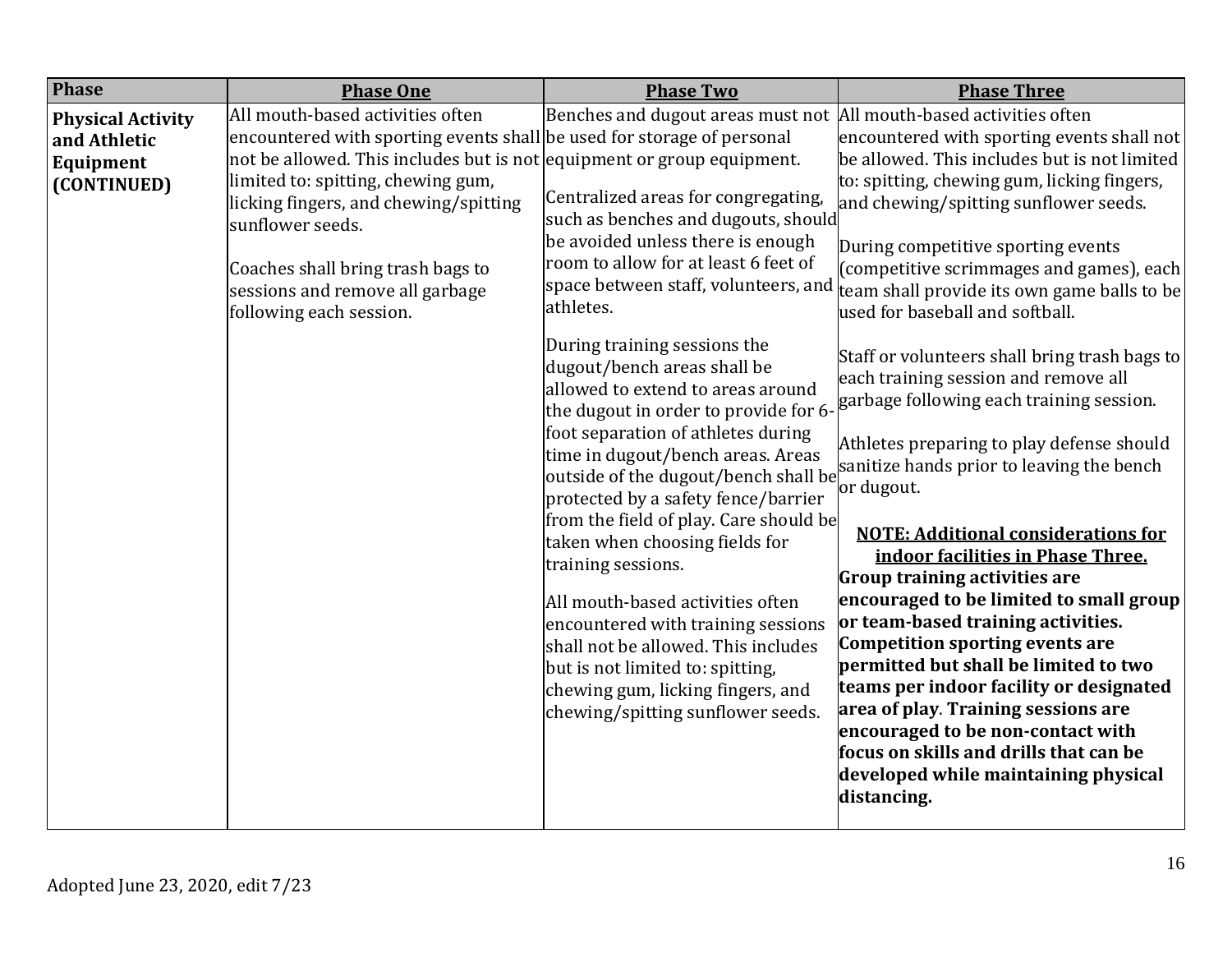| <b>Phase</b>              | <b>Phase One</b> | <b>Phase Two</b>                       | <b>Phase Three</b> |
|---------------------------|------------------|----------------------------------------|--------------------|
| <b>Physical Activity</b>  |                  | Staff or volunteers shall bring trash  |                    |
| and                       |                  | bags to each training session and      |                    |
| <b>Athletic Equipment</b> |                  | remove all garbage following each      |                    |
| (CONTINUED)               |                  | training session.                      |                    |
|                           |                  |                                        |                    |
|                           |                  | Athletes preparing to play defense     |                    |
|                           |                  | should sanitize hands prior to         |                    |
|                           |                  | leaving the bench or dugout.           |                    |
|                           |                  | <b>NOTE: Additional considerations</b> |                    |
|                           |                  | for indoor facilities in Phase Two.    |                    |
|                           |                  | <b>Group training activities are</b>   |                    |
|                           |                  | encouraged to be limited to small      |                    |
|                           |                  | group or team-based training           |                    |
|                           |                  | activities. Training sessions are      |                    |
|                           |                  | encouraged to be non-contact           |                    |
|                           |                  | with focus on skills and drills that   |                    |
|                           |                  | can be developed while                 |                    |
|                           |                  | maintaining physical distancing.       |                    |
| <b>Tennis Courts</b>      |                  | Use of tennis courts is limited to     |                    |
|                           |                  | small group or team-based training     |                    |
|                           |                  | activities. Review guidance for        |                    |
|                           |                  | amateur and youth sports.              |                    |
|                           |                  | Group size is to be limited to 4 total |                    |
|                           |                  | people or less on the court at a time. |                    |
|                           |                  |                                        |                    |
|                           |                  | Individuals should stay at least 6     |                    |
|                           |                  | feet away from others at all times     |                    |
|                           |                  | (unless individuals are close          |                    |
|                           |                  | household contacts).                   |                    |
|                           |                  |                                        |                    |
|                           |                  |                                        |                    |